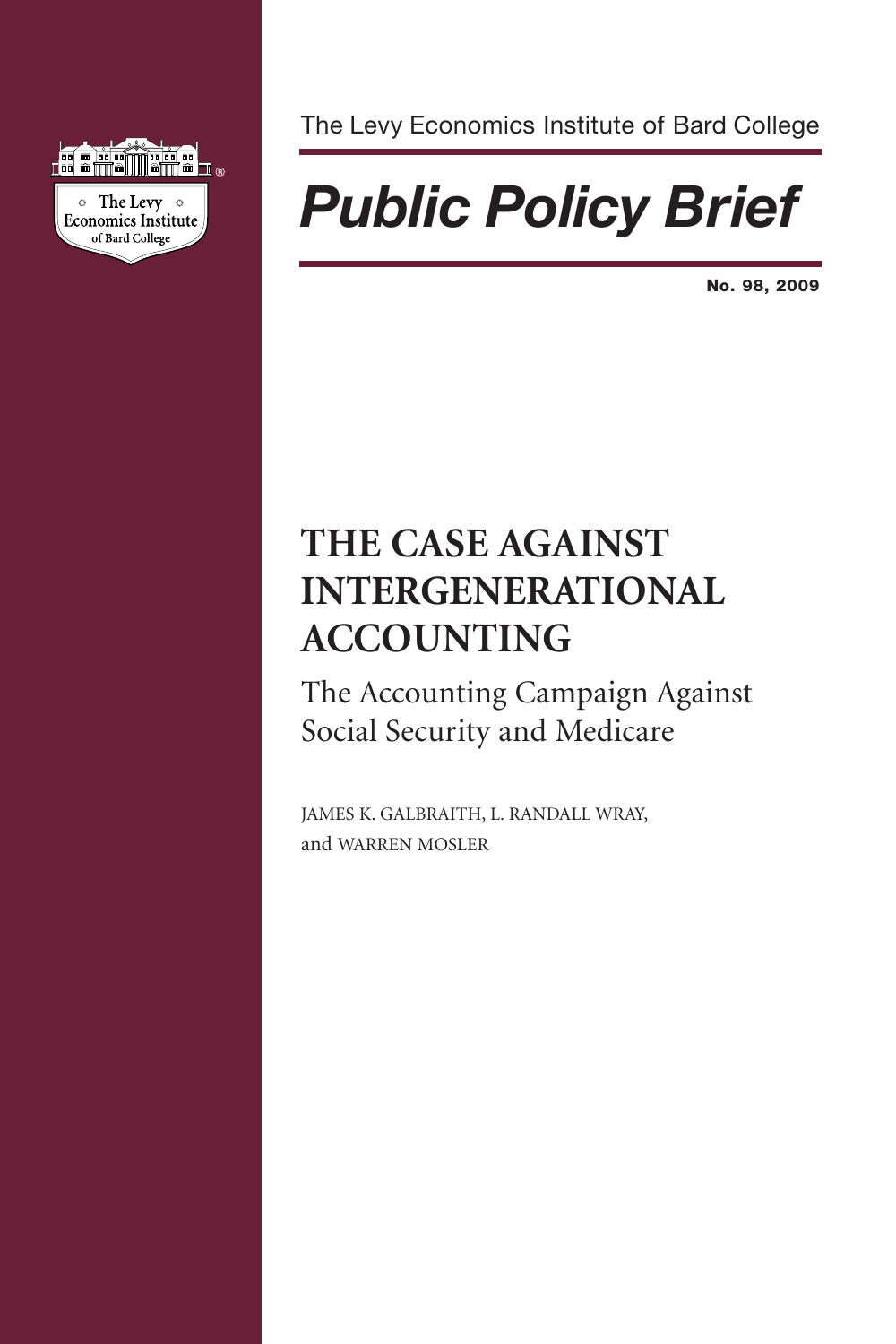The Levy Economics Institute of Bard College, founded in 1986, is an autonomous research organization. It is nonpartisan, open to the examination of diverse points of view, and dedicated to public service.

The Institute is publishing this research with the conviction that it is a constructive and positive contribution to discussions and debates on relevant policy issues. Neither the Institute's Board of Governors nor its advisers necessarily endorse any proposal made by the authors.

The Institute believes in the potential for the study of economics to improve the human condition. Through scholarship and research it generates viable, effective public policy responses to important economic problems that profoundly affect the quality of life in the United States and abroad.

The present research agenda includes such issues as financial instability, poverty, employment, gender, problems associated with the distribution of income and wealth, and international trade and competitiveness. In all its endeavors, the Institute places heavy emphasis on the values of personal freedom and justice.

Editor: W. Ray Towle Text Editor: Barbara Ross

The Public Policy Brief Series is a publication of The Levy Economics Institute of Bard College, Blithewood, PO Box 5000, Annandale-on-Hudson, NY 12504-5000. For information about the Levy Institute, call 845-758-7700 or 202-887-8464 (in Washington, D.C.), e-mail info@levy.org or visit the Levy Institute website at www.levy.org.

The Public Policy Brief Series is produced by the Bard Publications Office.

Copyright © 2009 by The Levy Economics Institute. All rights reserved. No part of this publication may be reproduced or transmitted in any form or by any means, electronic or mechanical, including photocopying, recording, or any information-retrieval system, without permission in writing from the publisher.

ISSN 1063-5297 ISBN 978-1-931493-86-4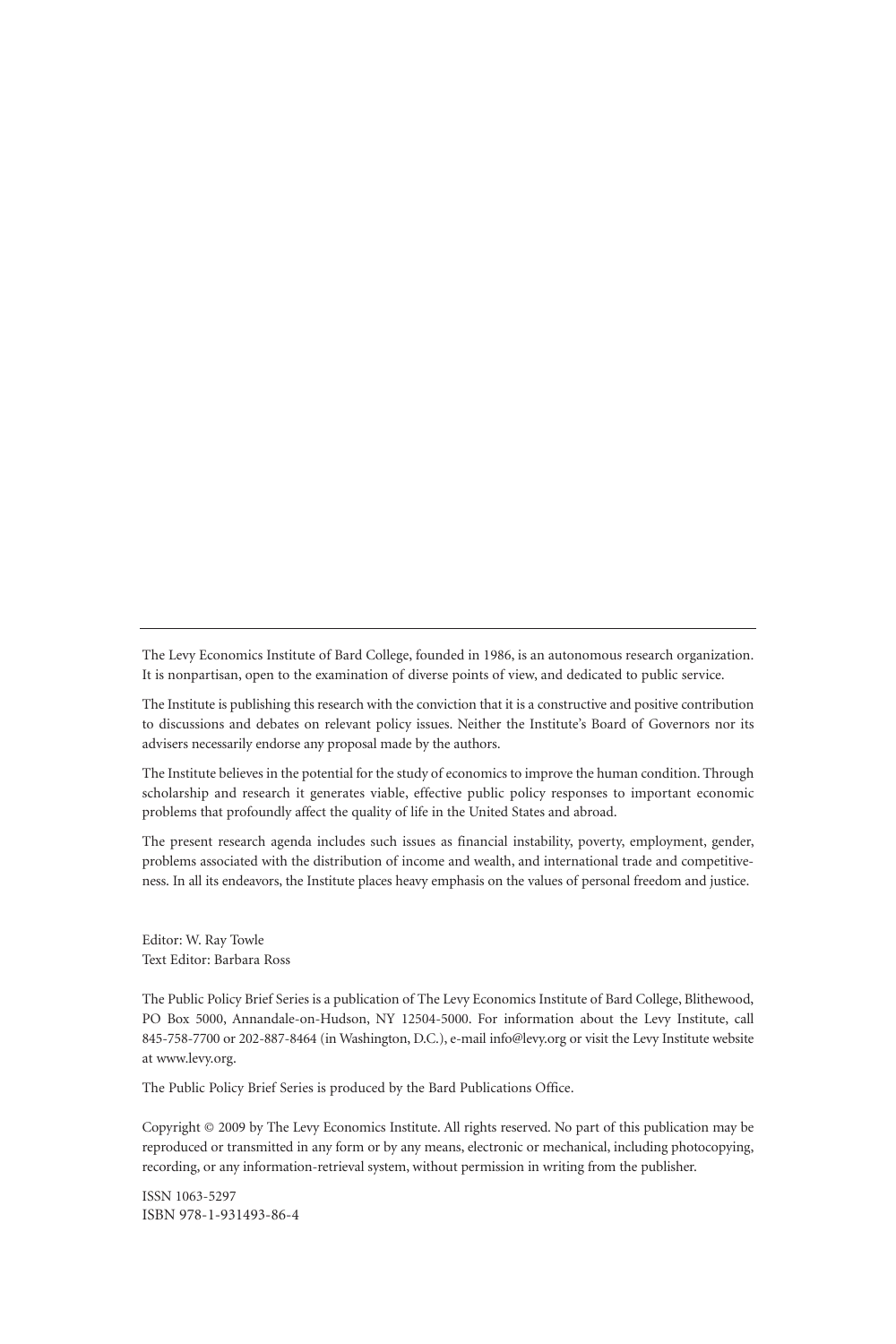# **Contents**

| Dimitri B. Papadimitriou                               |  |
|--------------------------------------------------------|--|
|                                                        |  |
|                                                        |  |
| James K. Galbraith, L. Randall Wray, and Warren Mosler |  |
|                                                        |  |
|                                                        |  |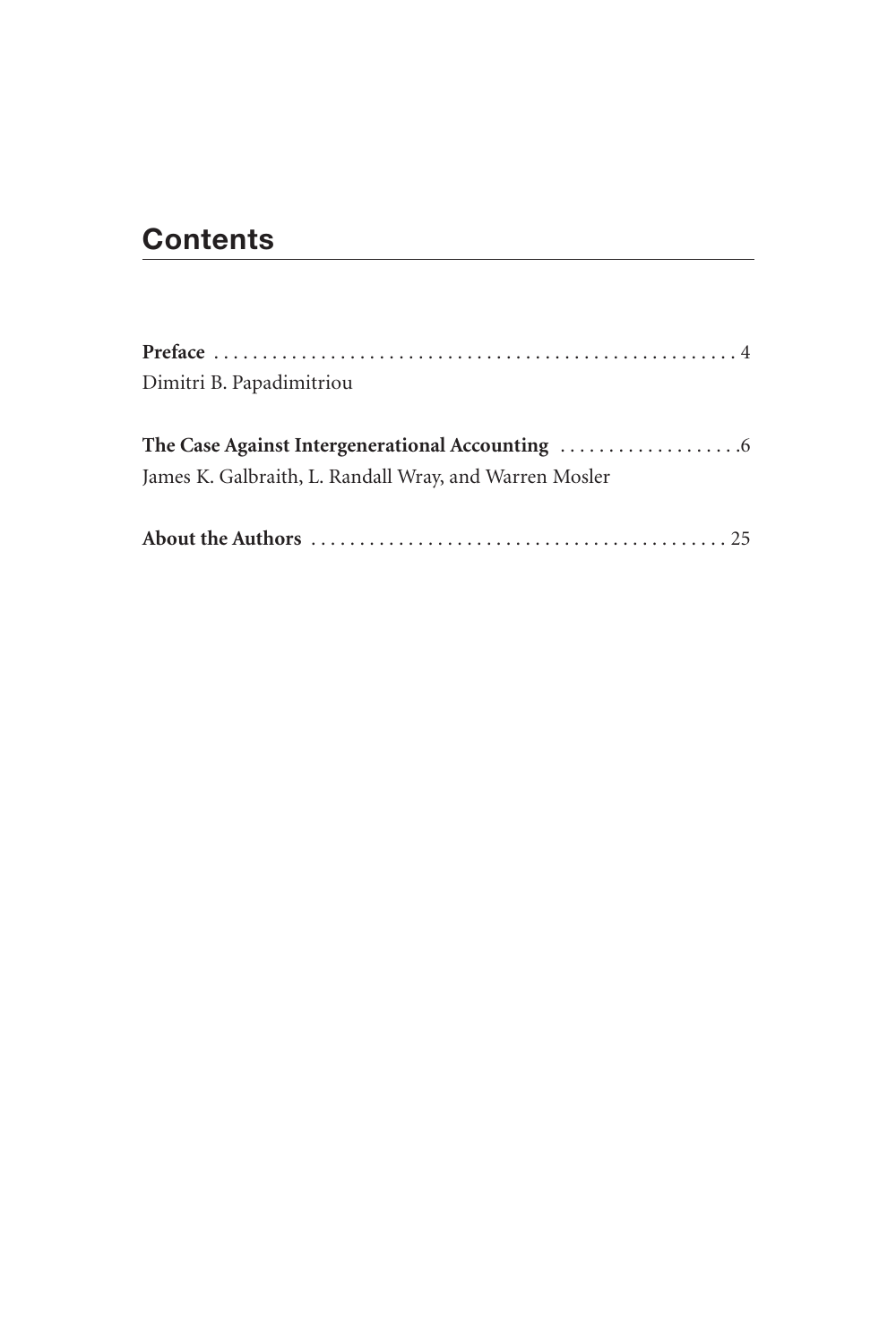### **Preface**

"Intergenerational accounting" purports to calculate the debt burden our generation will leave for future generations. The Federal Accounting Standards Advisory Board (FASAB) proposes to subject the entire federal budget to such accounting and is soliciting comments on the recommendations of its two "exposure drafts." The authors find that intergenerational accounting is a deeply flawed and unsound concept that should play no role in federal government budgeting. Arguments based on this concept do not support a case for cutting Social Security or Medicare.

The exposure drafts have not made a persuasive argument about basic matters of accounting, say the authors. Federal budget accounting should not follow the same procedures adopted by households or business firms because the government operates in the public interest, with the power to tax and issue money. There is no evidence, nor any economic theory, behind the proposition that government's spending ever need match receipts. Social Security and Medicare spending need not be politically constrained by tax receipts—there cannot be any "underfunding." What matters is the overall fiscal stance of the government, not the stance attributed to one part of the budget.

The authors note that federal government spending has usually exceeded tax revenues since the founding of the United States. In terms of macroeconomic accounting identities, there is no reason why one sector cannot run perpetual deficits so long as at least one other sector wants to run a surplus (save). The nongovernment (including foreign) sector's "net saving" is equal (by identity) to the U.S. government's deficits. Although debt issued between private parties cancels out, that between the government and the private sector remains, with the private sector's net financial wealth consisting of the government's net debt.

The reporting proposed by the FASAB exposure drafts does not appear to recognize the fundamental differences between public and private budgets.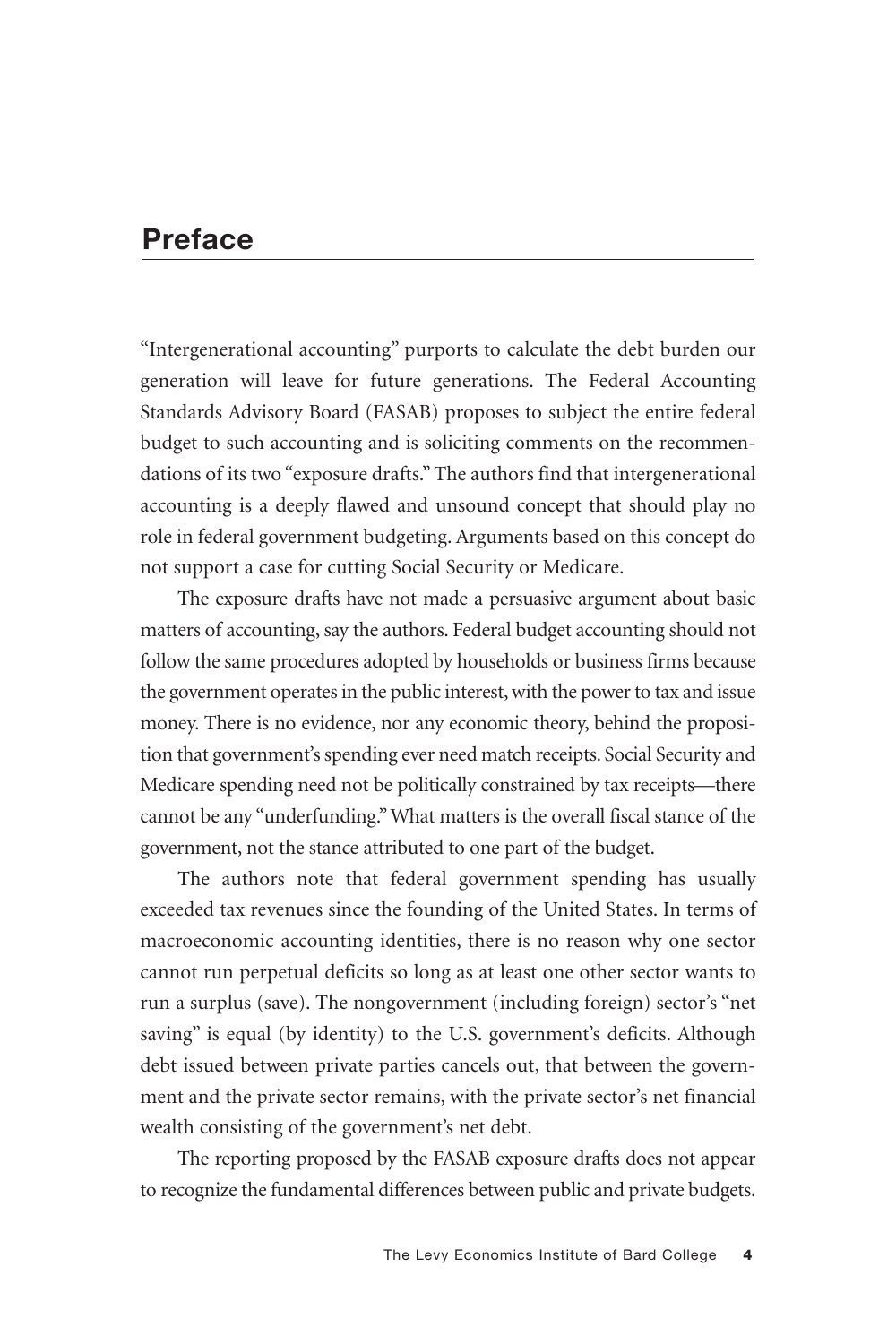Some of the most basic principles of accounting are neglected, terms are ill defined (e.g., "budgetary resources"), projections are misused, policy prescriptions are unjustified, and revenues are matched to spending for parts of the federal budget (notably, Social Security and Medicare) in ways that have no economic justification. Moreover, the concept of a "fiscal gap" is meaningless, and there is no justification in law or theory to legislate an accounting standard with a debt-to-GDP ratio as a target for economic policy.

The authors point out that Social Security as a (national) liability is an asset to the public, but claims have focused on liabilities without acknowledging the corresponding assets. Since the public debt can be eternal and need never be paid off, a net debt position for Social Security and Medicare can likewise be eternal. We now have two centuries' experience of accumulated federal budget shortfalls with, predictably, no suggestion of government insolvency.

A serious shortcoming of the exposure drafts is that they provide no guidance on the choice of economic assumptions to be used in making projections. The procedures suggested for making budget projections are based on unchanging economic conditions, in spite of change resulting through actions of the government sector that have consequences for the nongovernment sector and the economy. Thus, the proposed reporting fails to promote understanding of the nation's financial condition (e.g., how to consider the U.S. dollar's role as an international reserve asset).

The FASAB's proposed time horizons are problematic because they are arbitary and very long-term, so that even very minor changes in assumptions make a huge difference for financial projections. For Social Security and other permanent programs, what matters for long-range projections of future real burdens are demographics, technology, and economic growth. By contrast, financing is virtually irrelevant. Therefore, it serves no useful purpose to project financial shortfalls for Social Security and Medicare into a far distant future, or any purpose whatsoever to revise those programs today on the basis of such projections.

As always, I welcome your comments and suggestions.

Dimitri B. Papadimitriou, *President* February 2009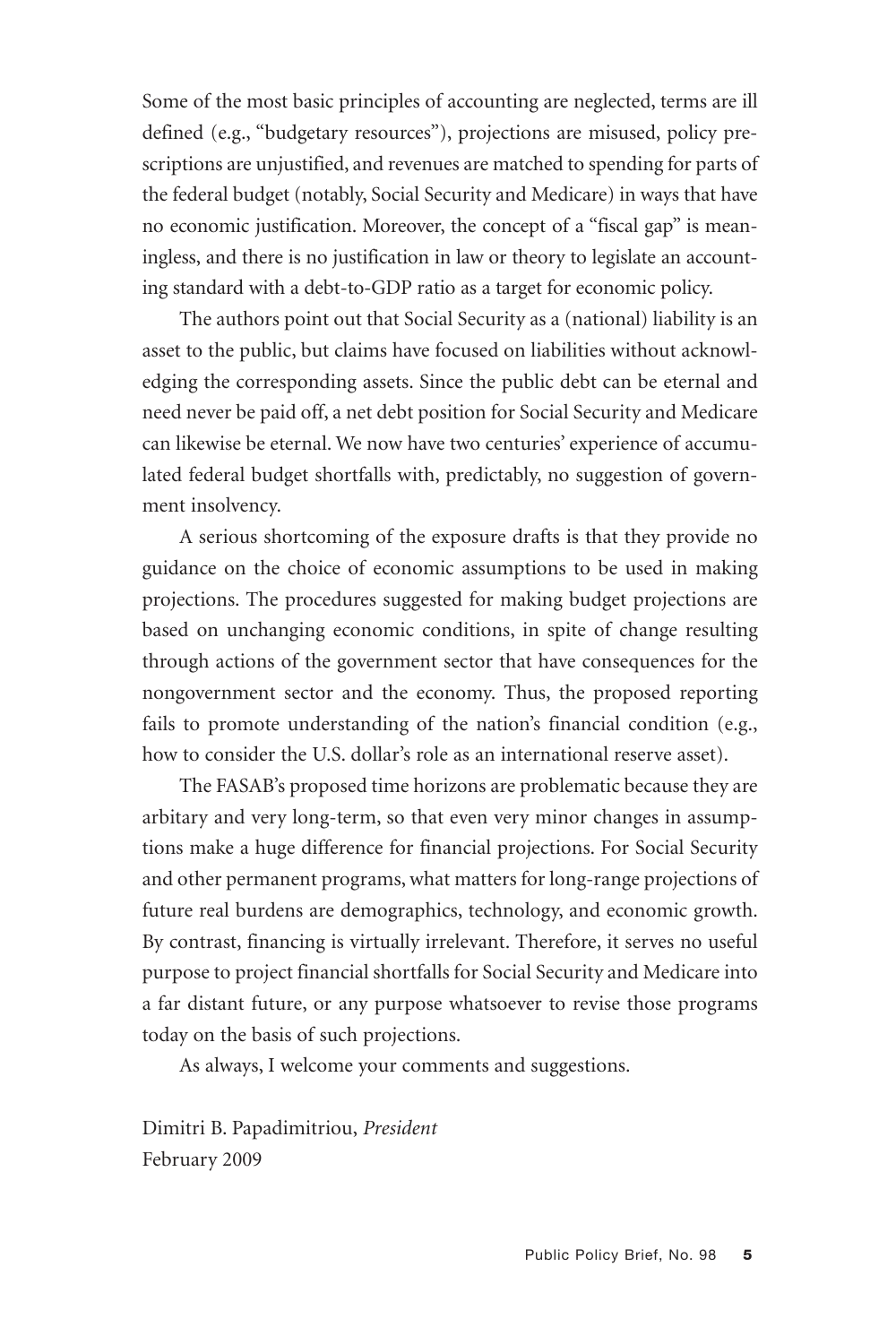#### **Introduction**

In recent years we have been subjected to a rising cacophony of nonsense about a looming financial crisis. No, we are not referring to the current, very real, meltdown of private financial markets. Rather, we are told, *future unfunded entitlements* will bankrupt our government as the baby boomers retire. Social Security and Medicare are the main source of what former Comptroller General David Walker has called the "super-subprime crisis."

Social Security and Medicare have always had enemies, closely allied to private insurance companies who would like the business and to fund managers and others who would profit from privatization of the associated revenue streams. But recently, these enemies have been given a boost, and a claim to respectability, by the creation of "intergenerational accounting," an economic method that purports to calculate the debt burden our generation will leave for future generations. This brief assesses intergenerational accounting and related aspects of what we call "The Accounting Campaign Against Social Security and Medicare."

In intergenerational accounting, federal government revenue and expenditure streams are compared over very long periods—even over infinite time. "Deficit gaps" are then used to measure the financial burden of these commitments, and therefore the alleged solvency or insolvency of the government. Discounting the sum of the differences back to the present permits infinite sums to be translated into very large, but finite, numbers. The results, amounting to tens of trillions of dollars, are headline-grabbing and scarylooking. Evidently, this combination makes them irresistible. Even the Board of Trustees of the Social Security Administration (SSA) began to dabble in such arithmetic several years ago.

Now the Federal Accounting Standards Advisory Board (FASAB)<sup>1</sup> is proposing to subject the entire federal budget to such accounting. It has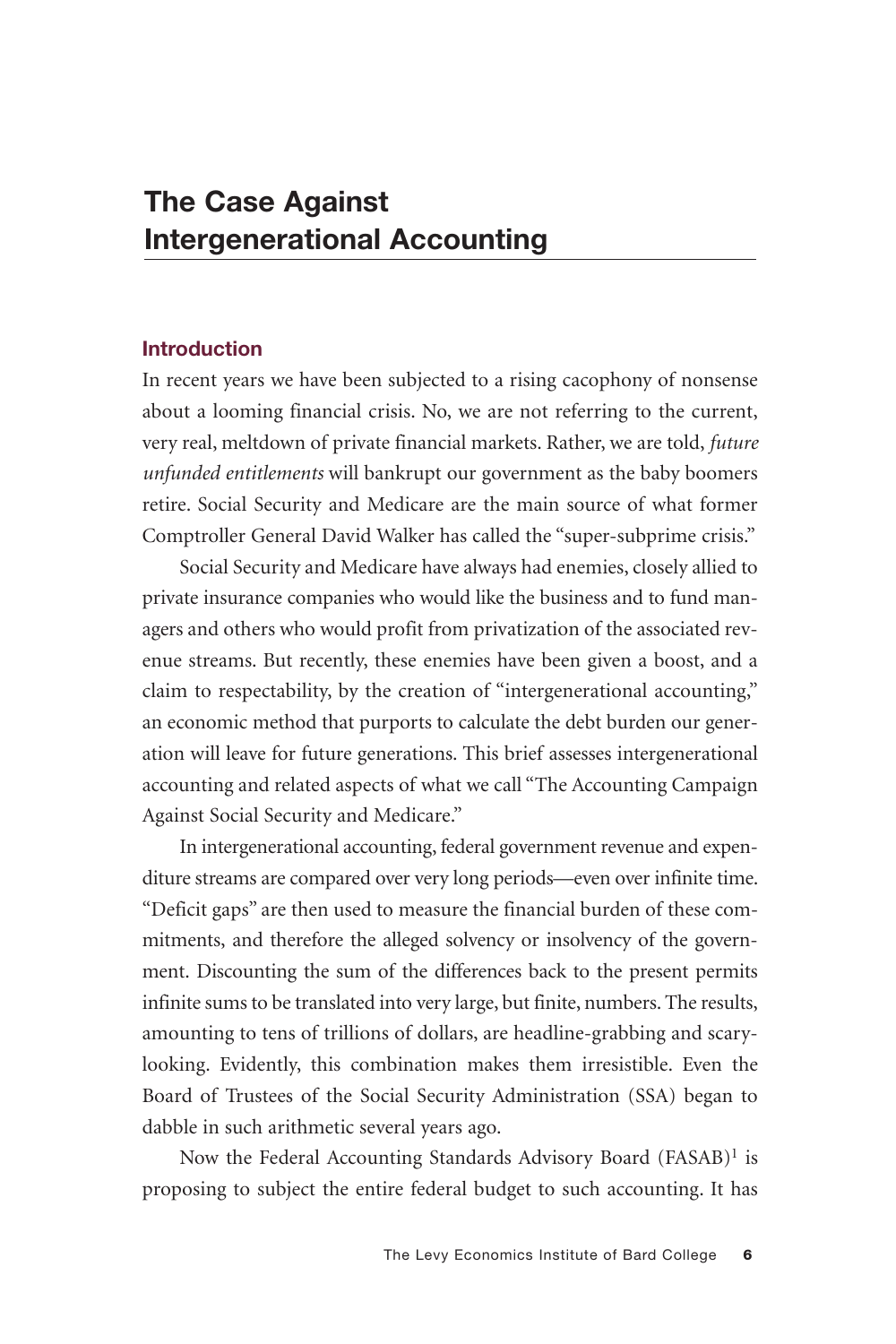issued two "exposure drafts" titled "Comprehensive Long-Term Projections for the U.S. Government" (ED 1) and "Accounting for Social Insurance, Revised" (ED 2), and is soliciting comments on its recommendations. In this brief, we argue that these proposals are not only wrongheaded, but also dangerous. We examine the purpose of budgeting at the federal government level and explain why government should not be subject to the same sort of accounting and financial constraints that apply to private households or business firms. We conclude that intergenerational accounting should play no role in federal government budgeting, and that arguments based on this concept do not support a case for cutting Social Security or Medicare.

#### **General Principles of Federal Budget Accounting**

Even though some principles of accounting are universal, federal budget accounting has never followed, and should not follow, the exact procedures adopted by households or business firms. There are several reasons why this is true.

First, the government's interest is the public interest. The government is there to provide for the general welfare, and there is no correlation between this interest and a position of surplus or deficit, nor of indebtedness, in the government's books.

Second, the government is sovereign. This fact gives to government authority that households and firms do not have. In particular, government has the power to tax and to issue money. The power to tax means that government does not need to sell products, and the power to issue currency means that it can make purchases by dispensing IOUs. No private firm can require that markets buy its products or its debt. Indeed, taxation creates a demand for public spending in order to make available the currency required to pay the taxes. No private firm can generate demand for its output in this way.

Neither of these statements is controversial; both are matters of fact. Nor should they be construed to imply that government should raise taxes or spend without limit.

However, they do imply that federal budgeting is different from private budgeting and should be considered in its proper, public context.

While it is common to regard government tax revenue as income, this income is not comparable to that of firms or households. Government can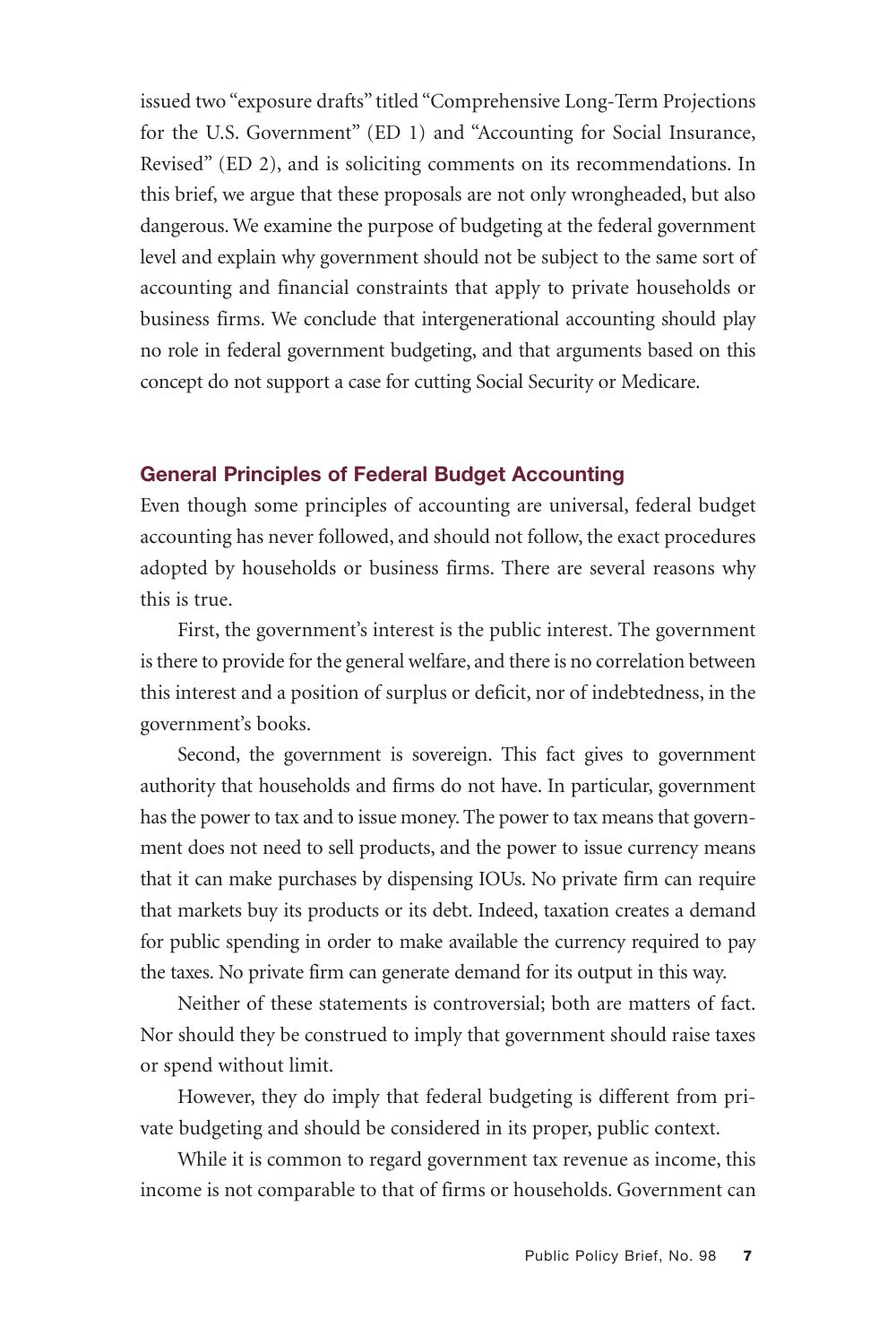choose to exact greater tax revenues by imposing new taxes or raising tax rates. No firm can do this; even firms with market power know that consumers will find substitutes if prices are raised too much. Moreover, firms, households, and even state and local governments require income or borrowings in order to spend. The federal government's spending is not constrained by revenues or borrowing. This is, again, a fact, completely noncontroversial but very poorly understood.

The federal government spends by cutting checks—or, what is functionally the same thing, by directly crediting private bank accounts. This is a matter of typing numbers into a machine. That is all federal spending is. Unlike private firms, the federal government maintains no stock of cashon-hand and no credit balance at the bank. It doesn't need to do so. There are surely limits of wisdom and prudence on federal spending, as well as numerous checks, balances, and self-imposed constraints, but there is no operational limit. The federal government can, and does, spend what it wants.

Tax receipts debit bank accounts. So does borrowing from the public. These are operationally distinct from spending. There is no operational procedure through which federal government "uses" tax receipts or borrowings for its spending. If, perchance, one chooses to pay taxes in cash, the Treasury simply issues a receipt and shreds the cash. It has no need for the income in order to spend. This is why it is a mistake to look at federal tax receipts as an equivalent concept to income of households or firms.

As we discuss below, federal government spending has exceeded tax revenues, with only brief exceptions, since the founding of our country. There is no evidence, nor any economic theory, behind the proposition that federal government spending ever needs to match federal government tax receipts—over any period, short or long. The deficit per unit of time is the difference between taxing and spending over that time. To repeat, taxing, on the one hand, and spending, on the other, are operationally independent. Any reasonable observer should conclude that federal government spending is not, and need not be, dependent on, constrained by, or even related to tax revenues in the way that the spending of households or firms is related to their incomes.

The difference between microeconomic and macroeconomic accounting is also pertinent. An individual household or firm has a balance sheet that consists of assets and liabilities. The spending of that household or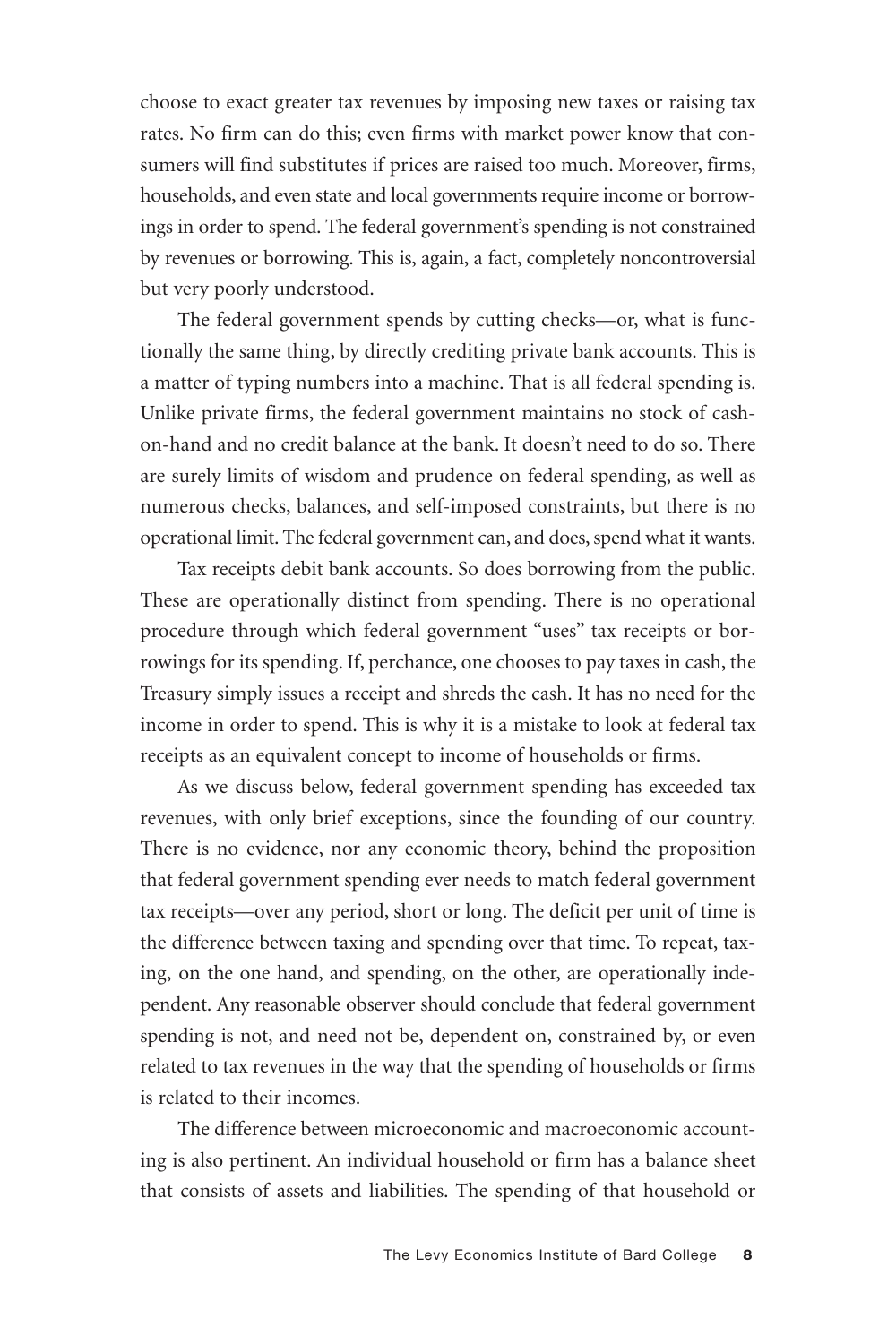firm is constrained, in a fairly concrete sense, by its income and balance sheet—by its ability to sell assets or to borrow against them. It is meaningful to say that its ability to deficit-spend is constrained: a household must get the approval of a bank before spending can exceed income, and therefore borrowing is subject to banking norms. But if we take households or firms as a whole, the situation is different. The private sector's ability to deficit-spend, to spend *more* than its income, depends on the willingness of *another sector* to spend *less* than its income. For one sector to run a deficit, another must run a surplus. This surplus is called saving—claims against the deficit sector. In principle, there is no reason why one sector cannot run perpetual deficits, so long as at least one other sector wants to run surpluses.

In the real world, we observe that the U.S. federal government tends to run persistent deficits. This is matched by a persistent tendency of the nongovernment sector to save. The nongovernment sector accumulates net claims on the government; the nongovernment sector's "net saving" is equal (by identity) to the U.S. government's deficits. At the same time, the nongovernment sector's net accumulation of financial assets (or "net financial wealth") equals, exactly, the government's total net issue of debt—from the inception of the nation. Debt issued between private parties cancels out; but that between the government and the private sector remains, with the private sector's net financial wealth consisting of the government's net debt.

This identity does not change once we allow for a foreign sector, which is just a part of the nongovernment sector. Since the United States has in recent decades run persistent current account deficits, the foreign sector has been accumulating net financial claims in dollars—thus the role of dollar-denominated securities as reserve assets. Whether this is "good" or "bad" does not change the accounting identities. It is identically true that U.S. government deficits equal nongovernment surpluses, and U.S. government debt equals nongovernment net financial wealth. Yet these macroeconomic relations are not obvious when one looks to individual firms or households, or if one examines the U.S. government as if it had an independent balance sheet.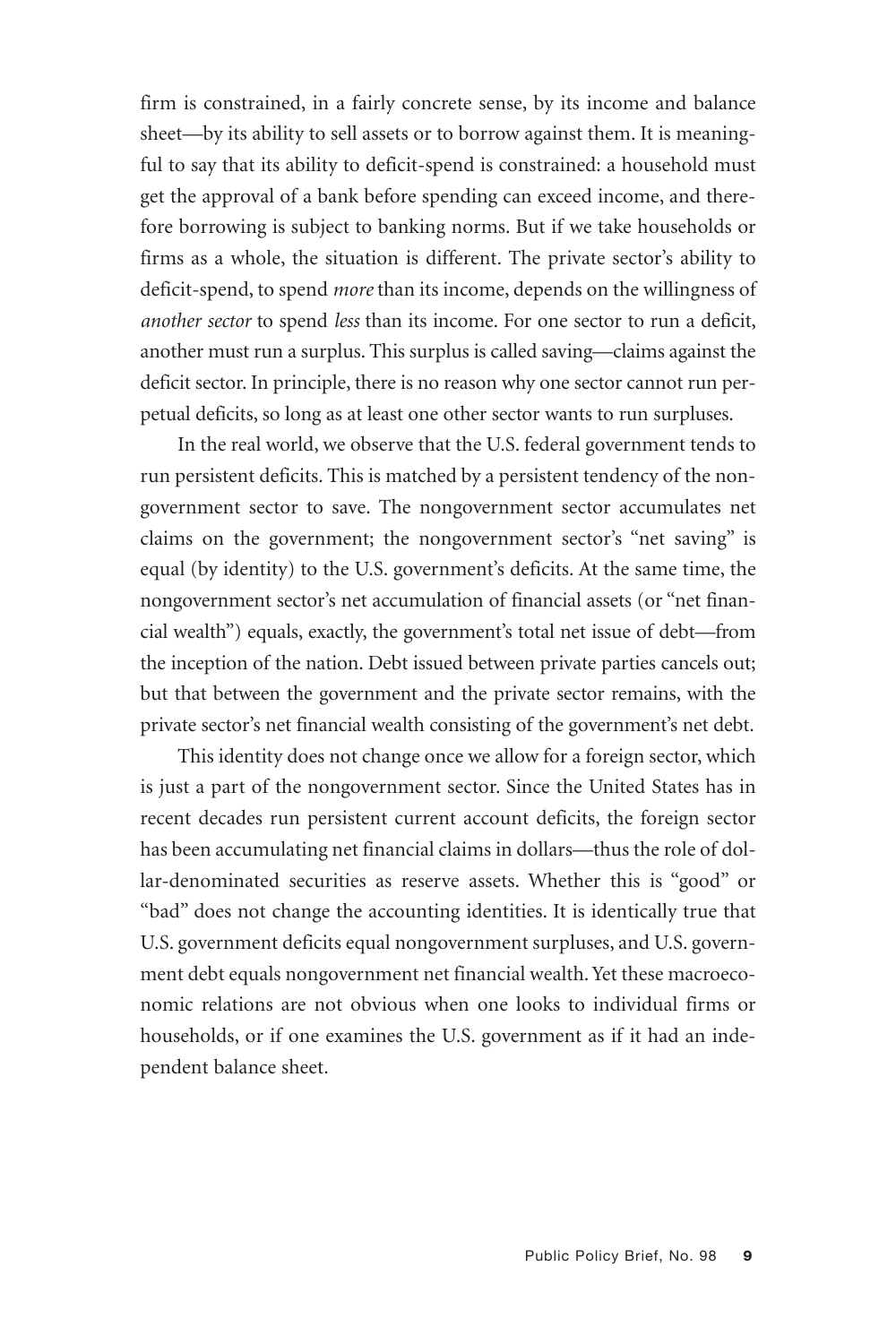#### **Do the FASAB Exposure Drafts Recognize the General Principles of Federal Budget Accounting?**

The reporting proposed by the two FASAB exposure drafts does not appear to recognize the fundamental differences between public and private budgets. There are numerous problems in the drafts: Some of the most basic principles of accounting are neglected. Key terms are left ill defined or undefined. Projections are misused. Unjustified policy prescriptions are slipped into the drafts in the guise of accounting standards. And revenues are matched to spending for parts of the federal budget—notably, Social Security and Medicare—in ways that have no economic justification.

#### **A Basic Principle: Liabilities and Assets**

The FASAB drafts are intended to be "statements of financial condition" for "the government" and for "the nation." These two concepts—government and nation—are not interchangeable. To use them interchangeably, as the exposure drafts do, is a source of confusion.

In our understanding, a statement of "financial condition" is, in general, a balance sheet. These are constructed with two columns: one for liabilities and the other for assets. This very basic principle is no different for the public sector, or for the nation as a whole, than it is for private sector accounting. The "nation's financial condition"—a term used repeatedly in the exposure drafts—is a combination of the financial condition of the government and that of its citizens. Yet the proposed "federal financial reporting" contains no mention of the assets that correspond to the liabilities that would be reported when accounting for "the nation." For example, it would treat the obligations of the Social Security system as a liability. That same Social Security benefit liability is, of course, an asset to the public. The Social Security wealth of the current population is just as real as the liabilities that support it. Yet nowhere is this Social Security wealth reported or even remarked on. Put another way, a transfer program from one group of citizens to another, via the government or otherwise, merely transfers resources. It does not increase or diminish them. This is an economic reality, and any financial statement for "the nation" should reflect it.

The picture is further confused by treating the forecast difference between Social Security benefits and FICA tax revenues, projected over time and discounted to the present, as a "net liability" of the government—and,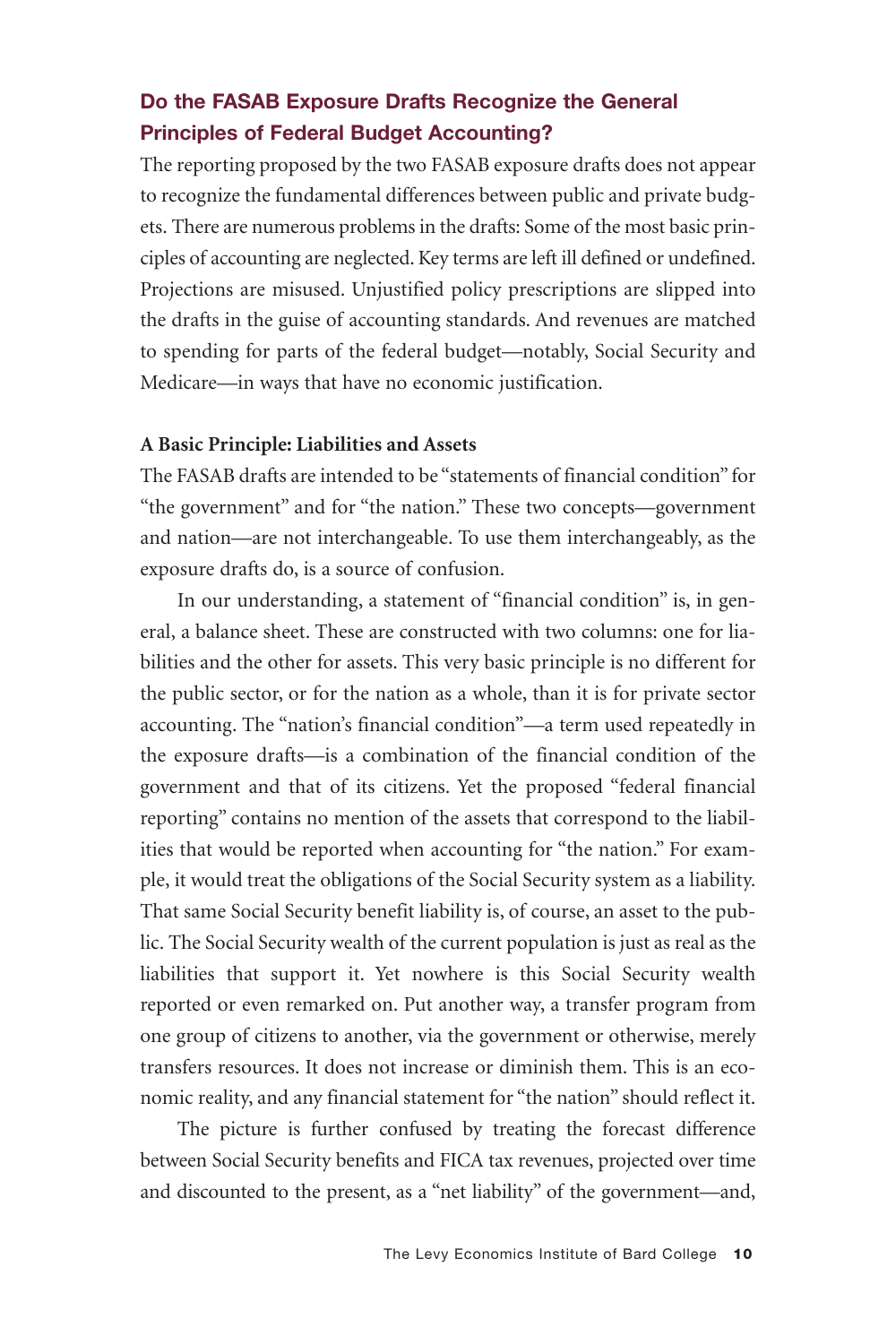by implication, of "the nation" as well. In this way, intergenerational accounting purports to show an "unfunded burden" on the government, for the benefit of the future retired population. This overlooks the fact that the underlying citizens who support the government are the same people: today's workers will become, eventually, tomorrow's retirees. It is therefore hard to see why workers should object if the burden of payroll taxes does not, in present value terms, equal the value of Social Security benefits.

We shall return later to other issues. Here, our point is a matter of accounting: the asset of payroll tax revenues to the government is just a liability to the working population, just as the liability of future benefits is an asset to the public. In both cases, the books balance between the public and private sectors—taken together, "the nation." And if the public's books taken alone don't balance, it merely means that the private sector's books, taken alone, don't balance either: the deficit of the one is the surplus of the other. There is nothing alarming about this. Just as the public debt can be eternal and need never be paid off, a net debt position for Social Security and Medicare can likewise be eternal, since the government's net deficit is balanced by the nongovernment sector's net surplus. Detailing the balance sheet in full for "the nation" would be good financial-reporting practice. And, in this case, it would usefully reduce the "scare" content of claims that focus on liabilities without acknowledging the corresponding assets.

#### **Ill-defined Terms: What Is a "Budgetary Resource"?**

The proposed reporting speaks of "budgetary resources." The apparent concern is that the federal government operates within the "budgetary resources" available to it. Specifically, the exposure drafts are concerned that budgetary resources be sufficient to "sustain public services and meet obligations as they come due." But there is no clear definition of what "budgetary resources" means.

If what is meant is *tax revenue*, the definition is totally inappropriate. As we have demonstrated above, the government does not need tax revenue sufficient to match spending in order to "sustain public services and meet obligations as they come due." This is obvious: the government almost never has sufficient tax revenue for that purpose. (It has run significant surpluses for only seven very brief periods in the history of the nation, each of them producing a depression or a recession.) This is why we have a national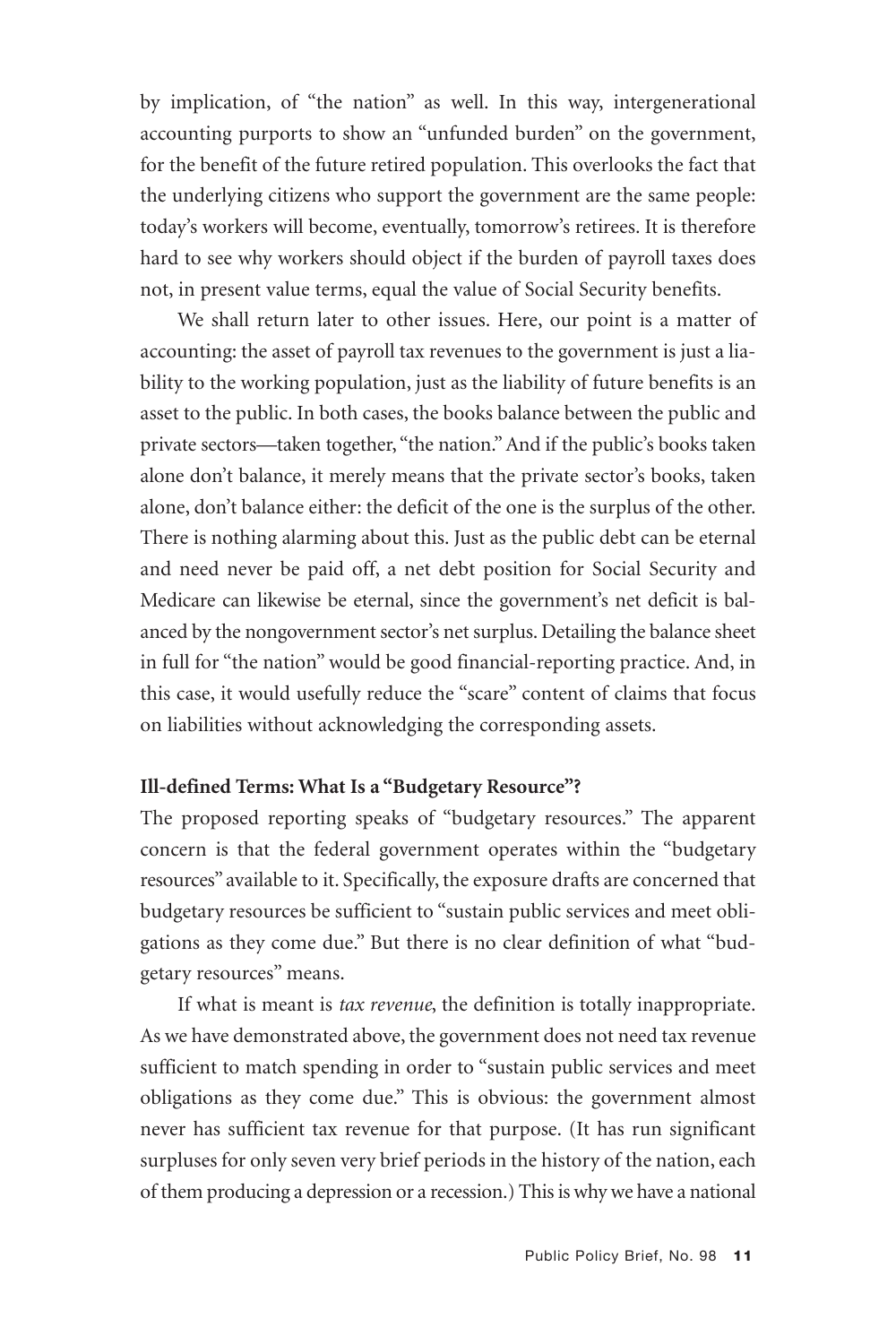debt to begin with. Yet the U.S. federal government has never, in 233 years of operation, lacked for "budgetary resources" sufficient to "sustain public services and meet obligations as they come due." This is also obvious, insofar as the federal government has never defaulted on its obligations, including making all interest payments on its debt.

If, however, the term "budgetary resources" means *tax revenues and public borrowings* sufficient to "sustain public services and meet obligations as they come due," this, too, is inappropriate. The standard in that case would appear to be intended to inform the public about the borrowing capacity of the government of the United States. Yet the procedures contain no information about and no guidance as to how to assess this question.

Can we imagine that the U.S. domestic sector will reach a point such that it will refuse to accumulate dollar claims on our government in the form of currency and interest-bearing government bonds? If so, that would only mean that government spending would be immediately inflationary, to the extent the government tried to force deficit spending, as did Germany in 1923. Would we reach the point where American businesses would refuse to sell their wares for U.S. currency?<sup>2</sup> If households had more currency than desired, would they refuse to substitute it for Treasuries? Would private banks refuse to exchange excess reserves for Treasuries? We think not. Nor would it be catastrophic if households or banks did refuse to substitute cash or reserves for Treasuries—the Fed and the Treasury could simply avoid selling them.

Low long-term interest rates tell us that the markets are not troubled by this possibility, and that the U.S. government is not now facing financial concerns due to any one of these conditions (nor even due to the current global crisis!). Nor is it possible for such concerns, should they arise in the markets, to become actual problems even with the growth of "entitlements" over the next three-quarters of a century. The drafts presume that financing of Treasury spending could at some time become problematic but do not explain, operationally, how problems could arise. It is not sufficient to show that on some set of assumptions projected tax revenue might fall short of projected spending. Rather, there must be some explanation as to why that should be a matter of concern or why and how borrowing might become difficult or constrained—particularly given that we now have two centuries' experience of accumulated tax shortfalls with, predictably, no suggestion of government insolvency.<sup>3</sup>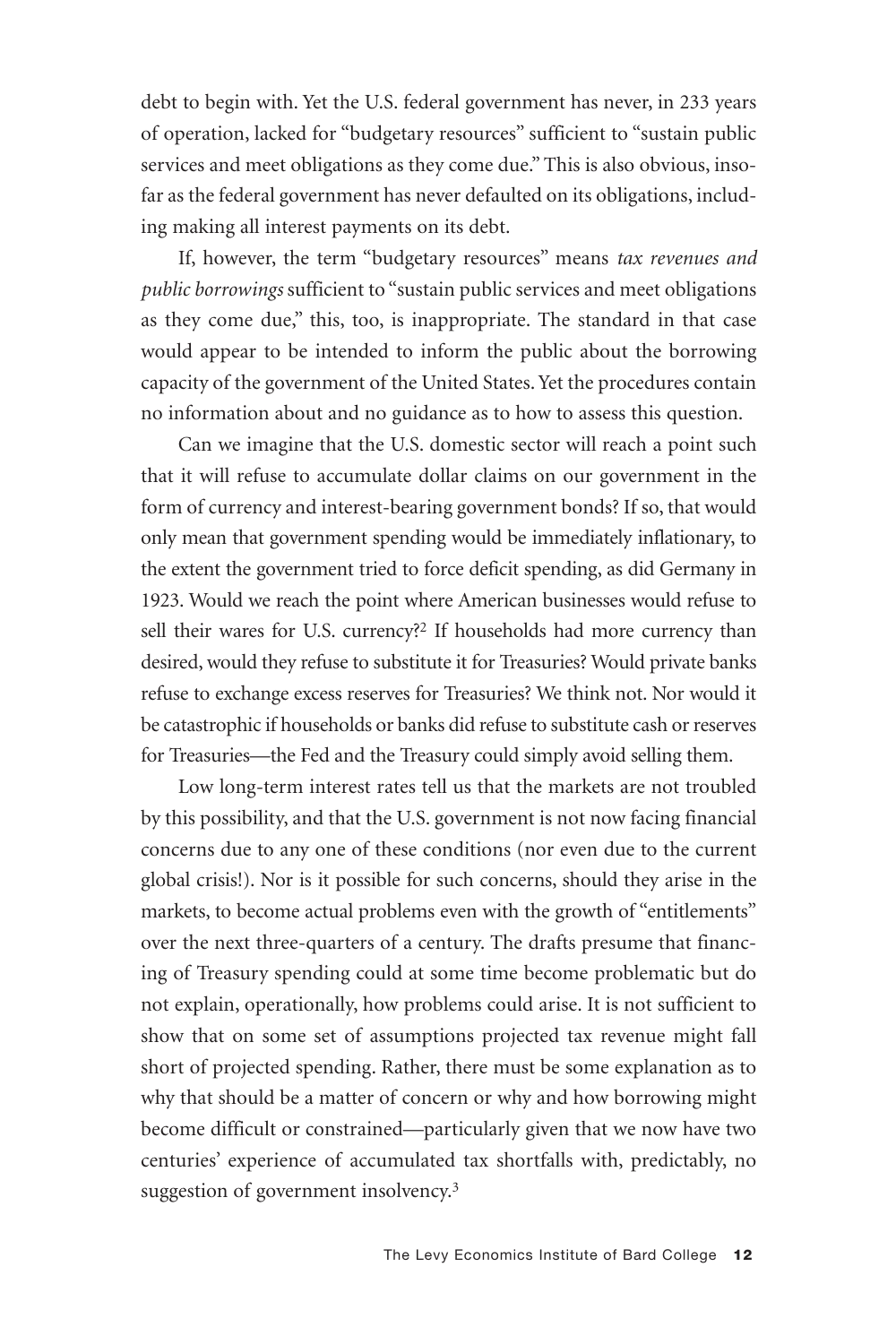On the assumption that what is termed "budgetary resources" by the FASAB includes public debt issue, the proposed procedure betrays a false supposition that there is some economic limit to the nominal value of the bonds that can be issued by the U.S. Treasury. The reality is, no such limit exists. Nor does the government have to issue securities, operationally, in order to spend. As an operating matter, the government spends first and issues securities later by transferring funds from interest-bearing reserve accounts at the Federal Reserve to interest-bearing Treasury securities. (The latter are also merely accounts at the Federal Reserve.) Treasuries are net issued (in the open market by the Fed and in the new-issue market by the Treasury) when financial institutions in the aggregate hold more reserves than desired. The function of Treasury sales is to substitute bonds for reserves; Treasury spending cannot be constrained by nongovernment unwillingness to lend. The exposure drafts appear to wish to resolve problems that do not, and perhaps cannot, exist. At the same time, they ignore some real problems, to which we now turn.

#### **Misuse of Economic Projections and Assumptions**

The exposure drafts provide no guidance on the choice of economic assumptions to be used in making projections. This is a serious shortcoming, particularly insofar as it has become a habit for the Social Security actuaries to violate generally accepted accounting practices when making economic projections relevant to the financial flows of the Social Security system. Specifically, past performance is characteristically ignored and future projections are systematically pessimistic with respect to past performance. This has led in recent years to repeated, systematic revisions of the financial projections for Social Security that are always in the direction of rolling back the projected dates when benefits exceed payroll taxes and the so-called OASDI Trust Fund is exhausted. This pattern has been systematic, so much so that it is reasonable to conclude that the actuaries have been systematically and persistently pessimistic. FASAB guidance on this point should specifically address two issues: the proper relationship of economic projections to generally accepted accounting principles, and the appropriate ways in which to factor into projections the effect of policy changes on economic performance. We turn next to this question.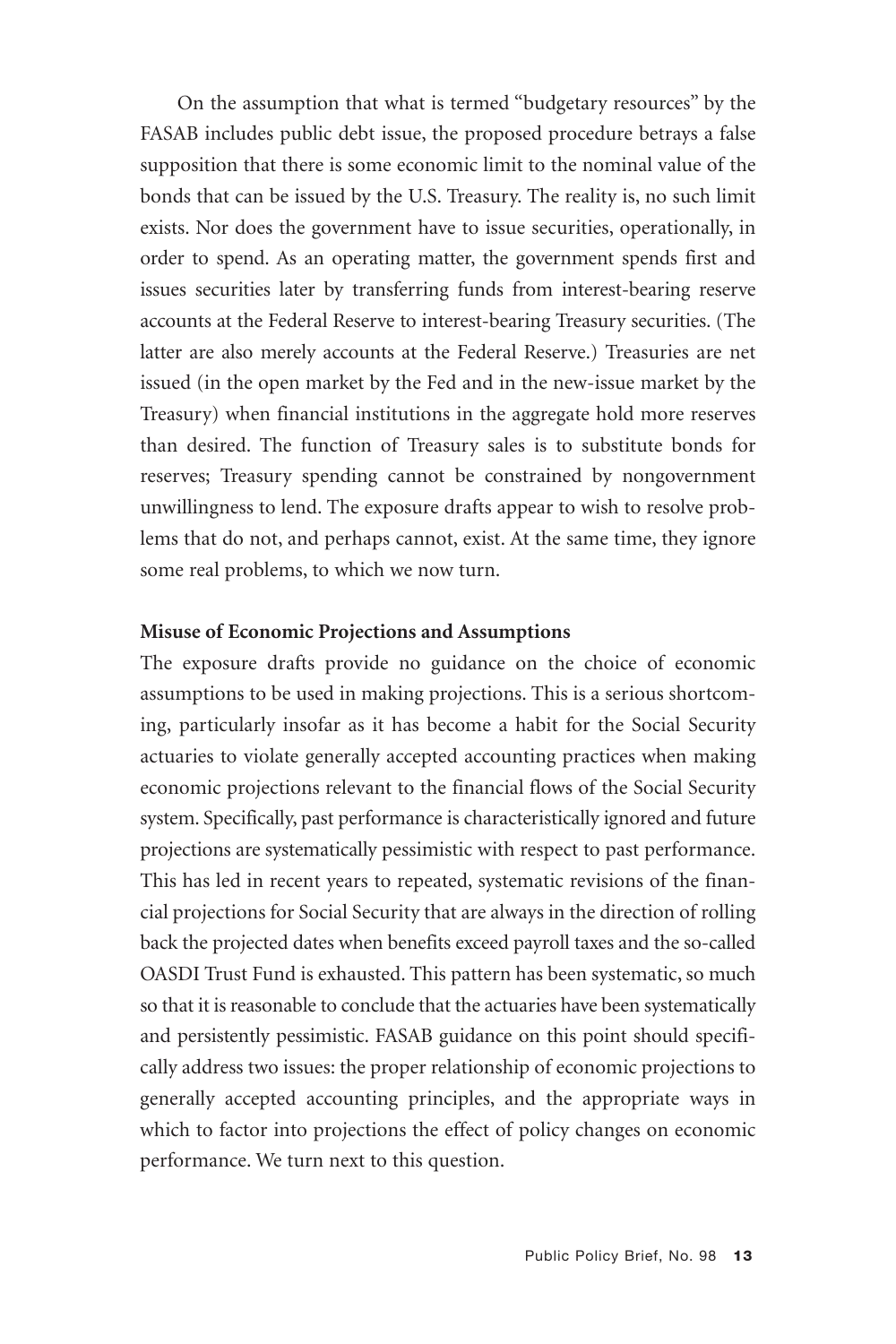As a matter of plain English definition, one cannot assess the "impact on the country of the government's operations and investments" without assessing the *economic effects* of such operations and investments. If, for instance, a "stimulus bill" produces a higher rate of growth and lower rate of unemployment than would otherwise be the case, then that is surely an "impact on the country of the government's operations and investments." What else could it be?

The procedures in the exposure drafts explicitly propose to ignore those impacts. That is, *irrespective of the government action*, the economic projections used to assess that action will not be changed. The assumption will be made, however arbitrarily, that there is *no effect* of that action on the rate of economic growth, on the rate of employment and unemployment, on the mix between consumption and investment, or on any other pertinent real economic variable. The inference will therefore be drawn that the program necessarily involves costs—entirely nominal, associated with the debt—without real economic benefits associated with higher growth or lower unemployment. This procedure is prima facie absurd. It can serve only to confuse public debate and to obstruct, rather than advance, public purpose.

It might be acceptable, and even necessary, for an individual household or firm to ignore possible effects of its actions on the rest of the economy. But when dealing with an entire sector, and especially with the public sector, this cannot be the case. The actions of the government sector taken as a whole cannot be assessed in isolation from their consequences for the nongovernment sector and the performance of the economy. For example, the government sector might want to run a surplus, but it cannot achieve this unless the domestic nongovernment sector and/or the foreign sector will run a deficit. So long as the nongovernment sector (including the foreign sector) wishes to save, it is futile and counterproductive, as well as unnecessary and pointless, for the government sector to wish to save as well.

Government spending can be excessive. But the consequence of excess government spending is not a refusal (on the part of foreign creditors or anyone else) to hold the bonds associated with deficit spending. It is, rather, a possible devaluation of the dollar and a possible decline of the country's real terms of trade. But this possibility—an appropriate concern up to a point and under certain conditions—is also ruled out by the FASAB's proposed assumption of unchanged economic conditions. Unlike the nonissues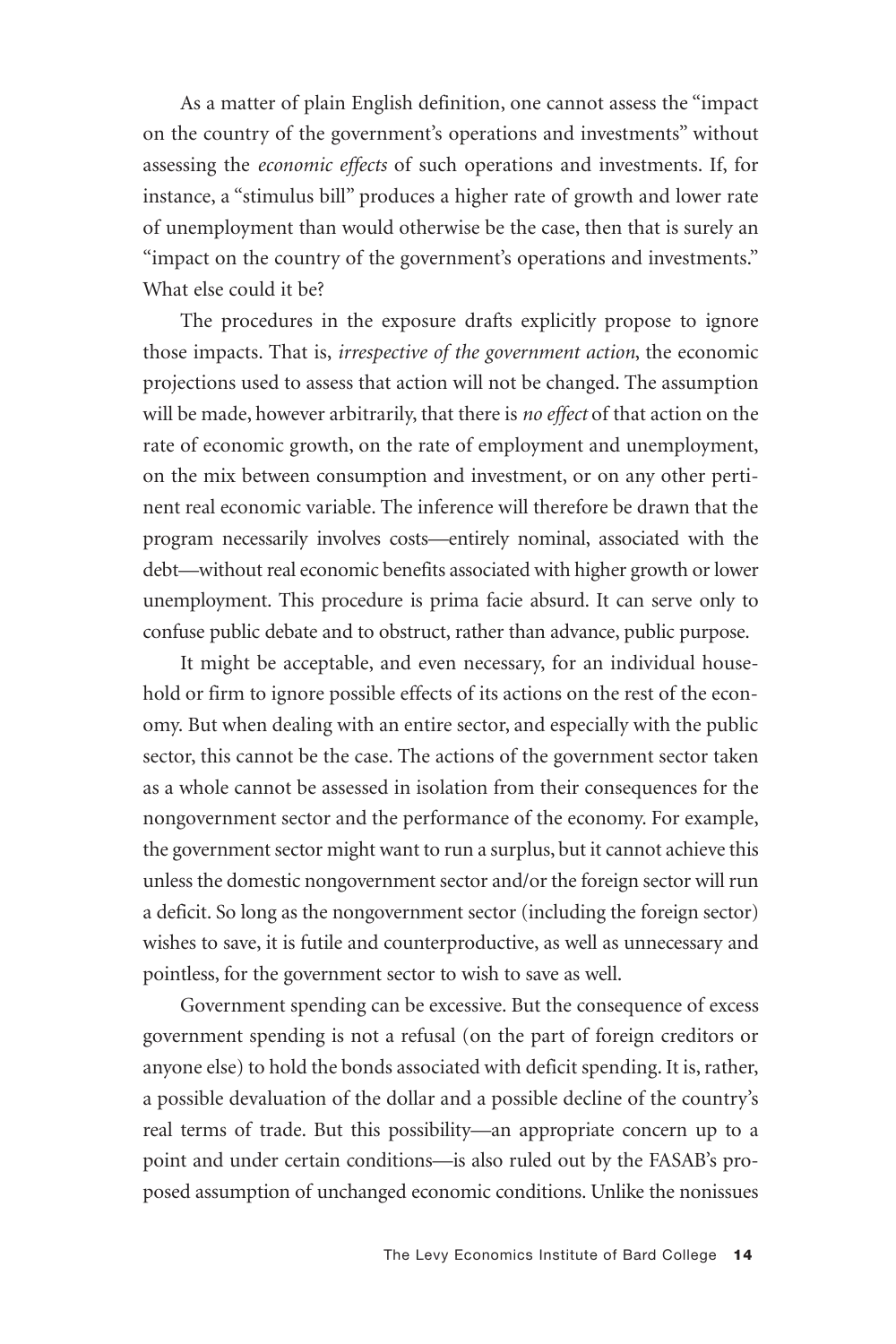discussed above, this is a real concern, and one that deserves actual attention. So, again, the proposed reporting fails to promote understanding of the nation's financial condition.

Note also that, in recent months, even as the U.S. budget deficit has grown and as the possibility of a large fiscal package implies much larger future deficits, interest rates have fallen and the dollar has appreciated. Clearly, the low short-term interest rates are due to a Federal Reserve decision to lower them, and nothing else. The rise in the dollar, despite sharply lower interest rates, is due to the fact that the rest of the world has run to the world's safest asset, U.S. Treasuries—driving down long-term U.S. interest rates. These trends should be described as votes of confidence in the U.S. dollar and in the strength of the U.S. Treasury. Of course, the foreign holding of U.S. debt results from the willingness of foreigners to sell their excess output to us and to accumulate dollar assets; it, too, is an attribute of their confidence in the dollar as a reserve asset. The two exposure drafts do not consider these matters, nor do they provide any guidance regarding how to consider the U.S dollar's role as an international reserve asset.

In a world of financial interdependence it is of course essential that accounting standards applied to the federal government show an understanding of the basic position of the U.S. dollar and dollar-denominated assets in the world economy.

#### **Backdoor Policymaking: What is the "Fiscal Gap," and What Does "Fiscal Sustainability" Mean?**

In the exposure drafts, the FASAB introduces the concept of a "fiscal gap" and states as a policy norm that it would be desirable to "maintain public debt at or below a target percentage of gross domestic product." There is an apparent belief that this is an accepted, perhaps even noncontroversial, position. And we agree. To set a target for the debt-to-GDP ratio, which implies that public debt can grow alongside GDP, recognizes that public deficits, rather than balanced budgets, are normal.<sup>4</sup>

Yet no such policy objective exists in any statute of the U.S. government. Nor can such an objective be justified by reference to any known economic theory or operational constraint. There are times, including the present, when the level of debt in relation to GDP should rise to advance public purpose. There are times when it should fall. There are times when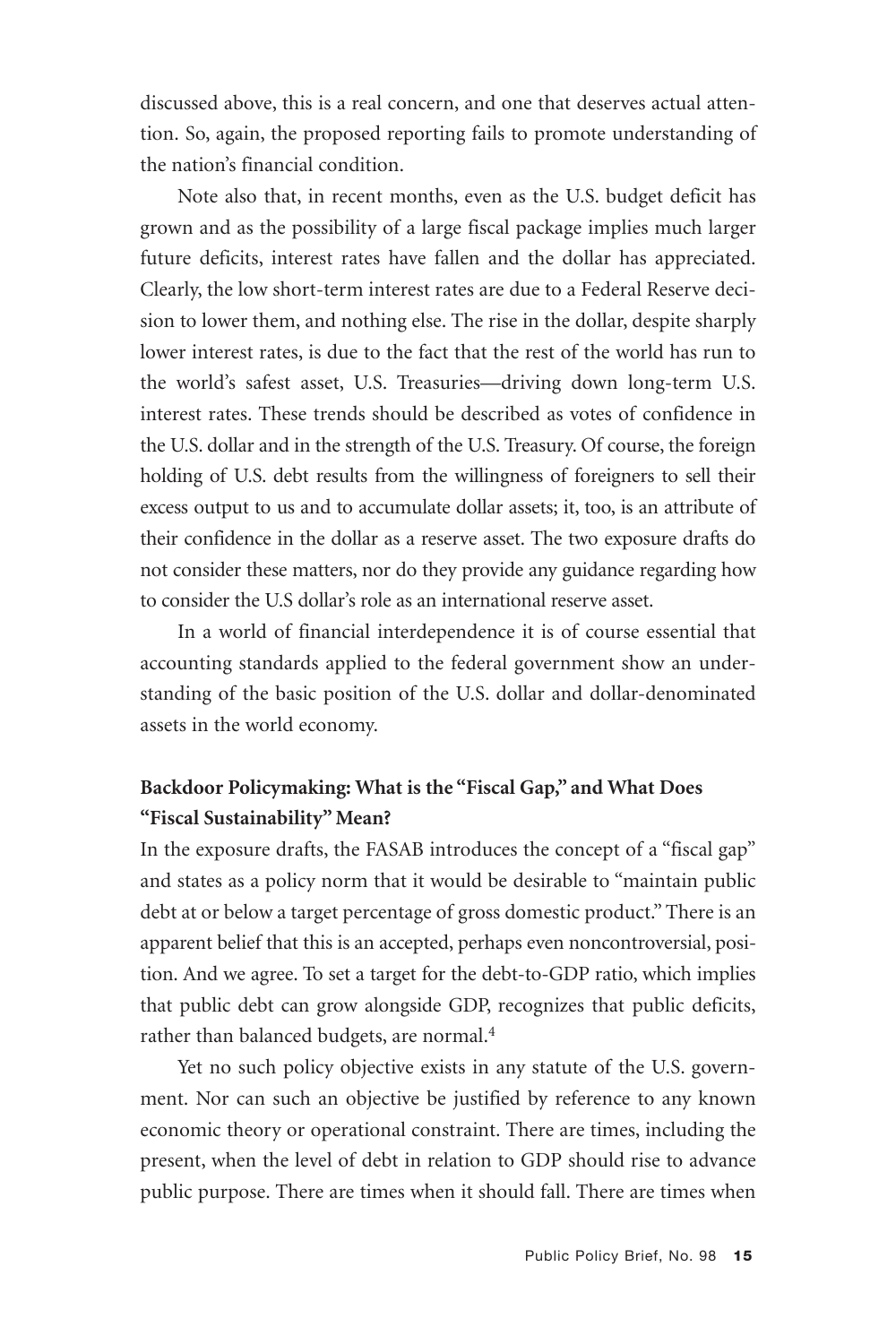it will fall or rise irrespective of policy. To repeat, there is no justification in law or theory for attempting to legislate an accounting standard with a debt-to-GDP ratio as a target for economic policy.

Further, the exposure drafts fail to distinguish between total public debt, public debt held by the public, guaranteed agency debt, and implicit liabilities in the form of guarantees. The guidance in ED 1 refers to these concepts as "alternatives" but fails to take a position as to which alternatives are meaningful and which are not. As such, the measure of the so-called "fiscal gap" is essentially meaningless.

The concept of "receipts" in the calculation of the fiscal gap should also be clarified. It should, of course, include bonds issued as well as tax receipts; though we repeat that these, even taken together, do not present an operational constraint on spending.

Putting issues of bonds and also reserves and currency into the total for receipts, of course, would make clear that the *concept* of fiscal gap, as well as its measure, is meaningless, since tax receipts plus "receipts from borrowing" (broadly defined as new issues of currency, reserves, and bonds) are by accounting identity equal to total spending. But, while the accounting information will always show that federal government spending equals tax receipts plus new issues of currency, reserves, and Treasuries, the exact ratio between federal government spending and any one of the items on the other side of that equation is largely determined by spending and portfolio decisions of the nongovernment sectors.<sup>5</sup> Those ratios are "sustainable" so long as the nongovernment sector seeks to sustain them. For example, if the nongovernment sector prefers to accumulate cash and reserves, there will be no need to issue Treasuries ("borrowing" will fall); if the nongovernment sector prefers a shift toward Treasuries and away from cash and reserves, then more Treasuries will be issued ("borrowing" will rise). If the nongovernment sector decides to reduce its saving, it will spend more, the economy will grow faster, tax receipts will rise, and the budget deficit will shrink. These outcomes are equally plausible and equally sustainable.

The exposure drafts define "fiscal sustainability" as a condition of policy under certain arbitrary economic assumptions such that "public debt does not rise continuously as a share of GDP." The difficulty here is that the assumption of a stable inflation rate under hypothetical conditions of excessive fiscal expansion is untenable. If fiscal expansion is excessive, inflation,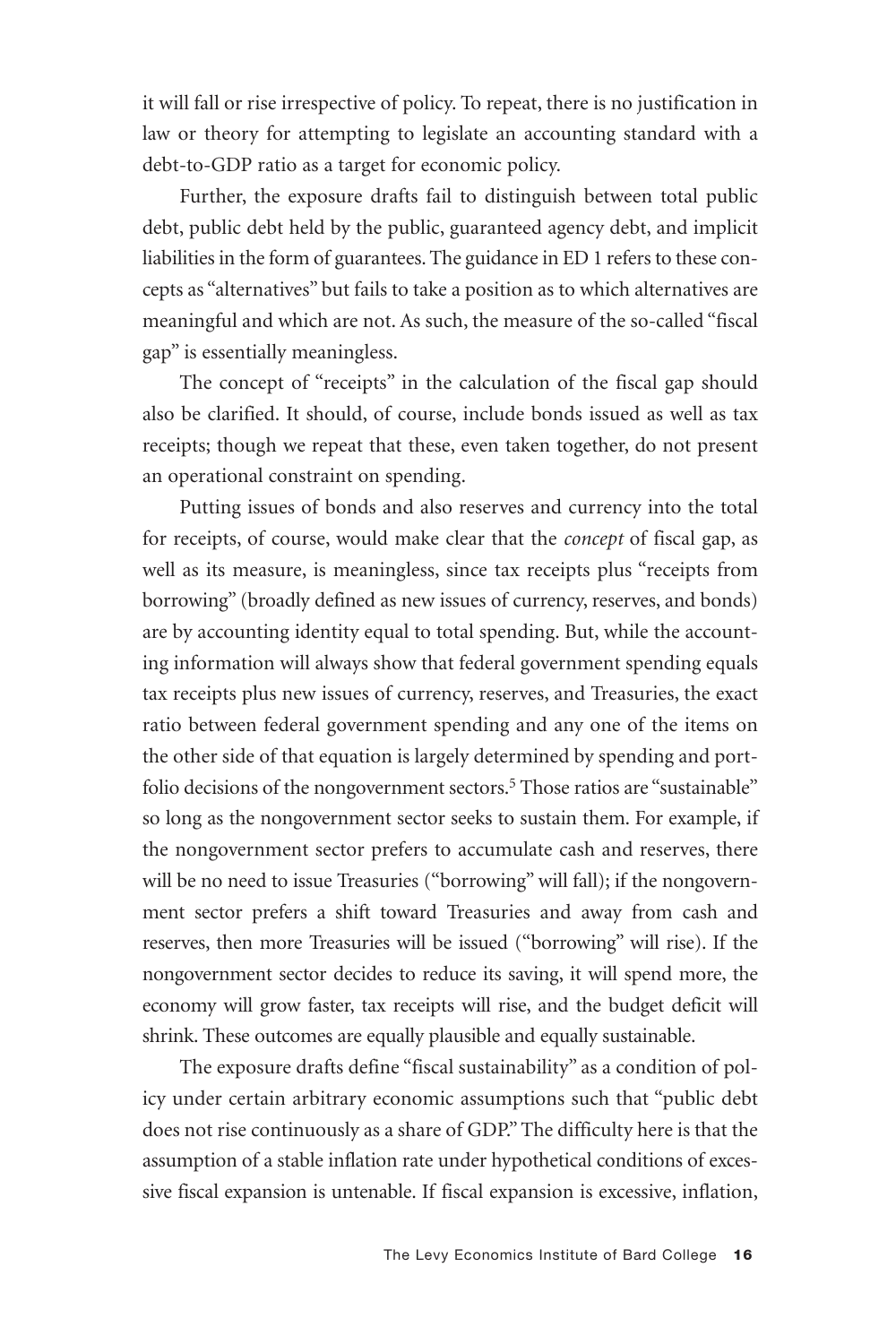and therefore nominal GDP, rises, and the public debt will eventually cease to rise as a share of GDP. This effect is known (to economists) as the *inflation tax*. The inflation tax is an automatic stabilizer, which prevents excessive growth of real demand, which is necessarily limited by actual output. Inflation is unpleasant, but an unlimited debt-to-GDP ratio is not a consequence of it. The inflation tax therefore vitiates the problem of "fiscal sustainability" as defined in ED 1.

#### **Dividing Up the Budget in Arbitrary Ways**

The FASAB proposes a minimum level of disaggregation for the basic financial statement. For example, projected receipts and spending for major programs such as Medicare and Social Security would be shown separately from all other government programs. This proposal also reflects a substantial misunderstanding of the purposes of federal budgeting.

The purpose of a program budget is to discipline the program. It is to hold managers accountable and to discourage fraud. This is why specific amounts of funds are appropriated to specific programs. Without budgetary constraints (as well as oversight and other means of exercising control), it is likely that "mission creep" would lead to continual expansion of any particular program. Thus, it is certainly appropriate to hold programs accountable to ensure that they do what they are supposed to do.

However, there is little public or government interest in reporting long-range projections of the "fiscal balance" of particular portions of the budget. And while officials in any program should be held accountable after the fact, there is little public purpose and no economic interest served by reporting the resulting, after-the-fact fiscal balance of particular portions of the federal budget. For example, if Congress appropriates \$100 billion for a transportation project, those in charge should provide an ex post accounting for all spending. They should explain the reasons for cost overruns and their careers should depend on acceptable performance. However, whether the total tax revenue received from any particular source (e.g., gasoline taxes) equals spending on transportation over some arbitrary period adds nothing to this.

We do understand the desire to provide an *ex ante* projection of total federal government spending and revenues for coming quarters, or even years. This facilitates analysis of the expected impact of fiscal operations on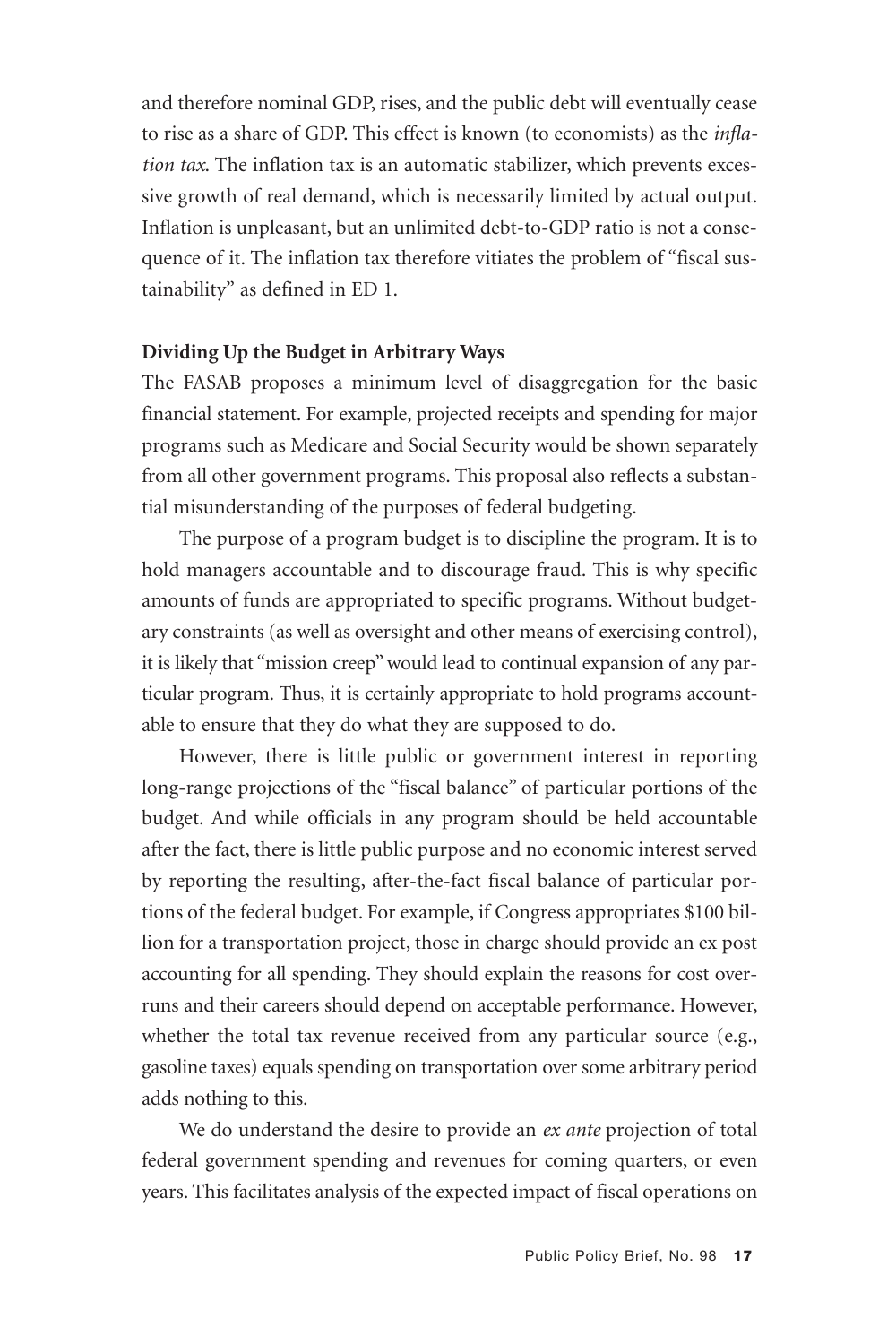aggregate demand and thus on economic growth, inflation, and employment. There may also be some interest in disaggregating spending and taxing to match in an *ex ante* manner transportation-related spending and transportation-related tax receipts. This is not because fuel taxes actually "pay for" transportation spending, but because such a process can perhaps help to discipline the budgeting process by "allocating," in an *ex ante* sense, expected revenues among program spending. However, the success of the transportation projects should not be measured by the ex post balance between total spending and total tax receipts related to transportation over the course of a fiscal year or any other arbitrarily chosen period. It might be very poor public policy to cancel a vital transportation project merely because projected fuel tax revenues fall short of expected program spending.

By extension, the long-term success of Social Security should not depend on, nor be assessed by, the government's matching spending on that program against some portion of federal tax revenue. The economic effects of budget deficits are the same whether they result from Social Security spending that exceeds payroll tax revenue or from transportation spending that exceeds transportation taxes. If, over time, we should find that projected payroll tax receipts fall significantly short of desired Social Security spending, then it would no longer make sense to adopt a budgeting procedure that dedicates—in a purely planning sense—payroll tax receipts to the Social Security program. In other words, whether we are setting fuel taxes or payroll taxes, the tax rate should be administered in such a manner that it achieves the public interest, not with a view to matching spending in any particular federal program. Likewise, when deciding how much to spend on transportation or Social Security, the program budget should be set to achieve the public purpose, rather than constraining spending to projected receipts from a specific tax.

So far as transfer programs are concerned, and given that both assets and liabilities should be reported and that we are concerned ultimately with the financial condition of "the nation," a few exercises will demonstrate that assets and liabilities necessarily balance. The government's deficit is the private sector's surplus and, vice versa, contingent liabilities of the government are contingent assets to the public.<sup>6</sup> Therefore, it would seem unnecessary to present many alternatives since all would show the same thing. The "basic financial statement" proposed in the exposure drafts defies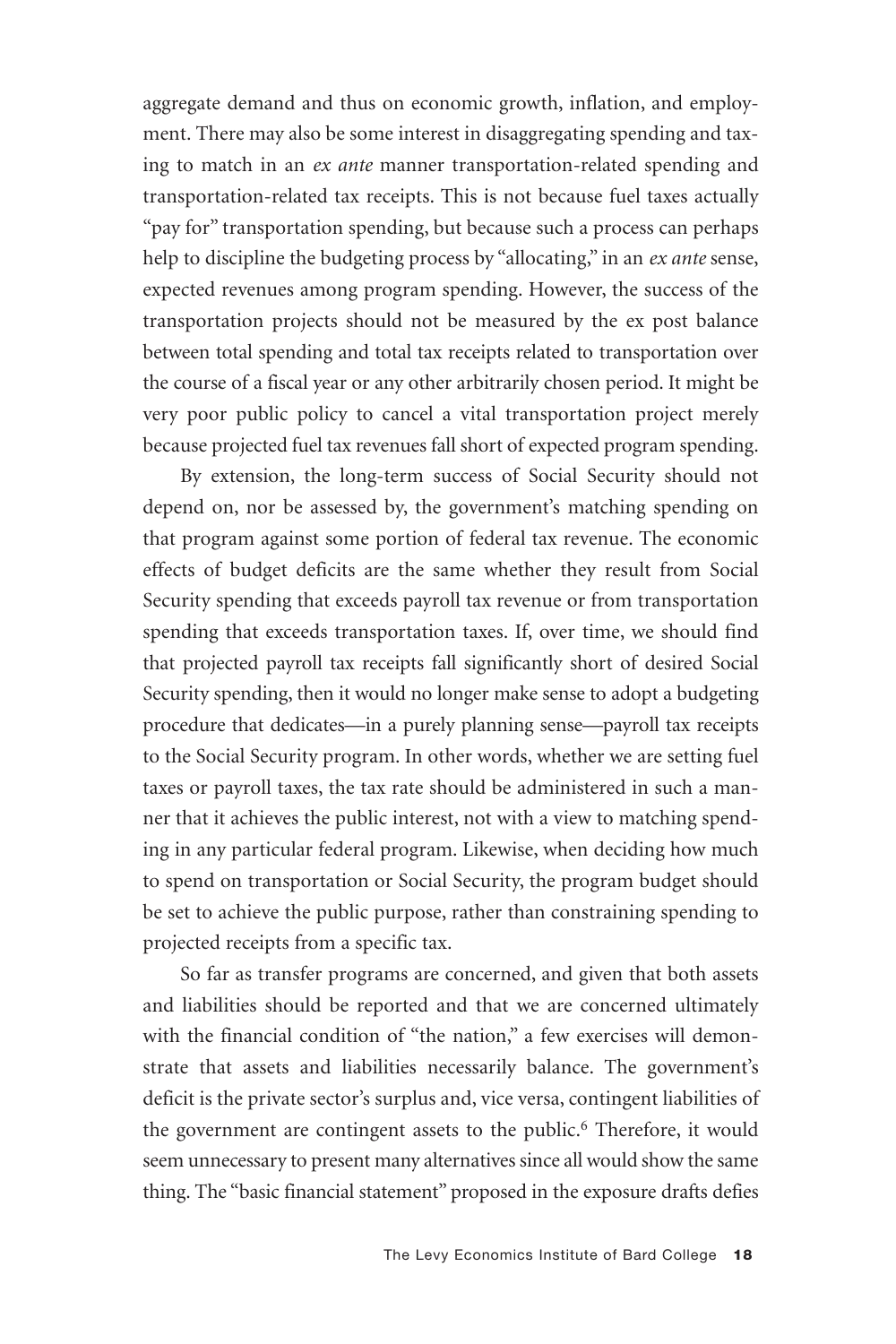understanding. Efforts to make it clear are therefore somewhat beside the point. (The public purpose might be better served by efforts to make it confusing.) We naturally oppose the inclusion of "scare" charts such as those included in the drafts.

#### **Arbitrary, Capricious, and Misleading Time Horizons**

The FASAB's proposed time horizons are also problematic. They are so long that they will involve making assumptions that are, in the nature of things, impossible.

An example is the assumption of current Medicare forecasts that health care costs will continue to rise indefinitely and more rapidly than nominal GDP, so that the share of health care in GDP rises without limit. While the focus of the exposure drafts is on implications for the federal budget, the effect on the private sector would be worse. In the limit, there would be few or no resources left to produce food, shelter, industrial goods, or education, and the health care burden on households and firms would become intolerable. This cannot happen; therefore, it will not happen. Stein's Law applies: when a trend cannot continue, it will stop.

No understanding of the issues is gained by a procedure that necessarily incorporates unrealistic assumptions of this type. Since the time horizons are arbitrary, the present value of future "liabilities" can be blown up to any size, simply by changing time horizons and discount rates. Most readers of the proposed budgetary documents are unlikely to be aware that the exercise is purely arithmetic in this sense.

For Social Security and other permanent programs, what matters for long-range projections are demographics, technology, and economic growth.<sup>7</sup> Financing is virtually irrelevant. If by 2083 every U.S. citizen is over age 67, no financing scheme will allow us to meet our commitment to let people retire at a decent living standard at age 67. This, however, is most unlikely. Indeed, all plausible projections of demographic trends show only gradual and moderately rising real burdens on those of normal working age in terms of numbers of dependents (aged plus young) per worker. The Old Age, Survivors, and Disability Insurance (OASDI) part of Social Security currently moves less than 4.5 percent of GDP to beneficiaries, and that rises to about 6.5 percent over the next 75 years. On the one hand, this is a significant increase, but on the other hand, similar shifts have occurred in the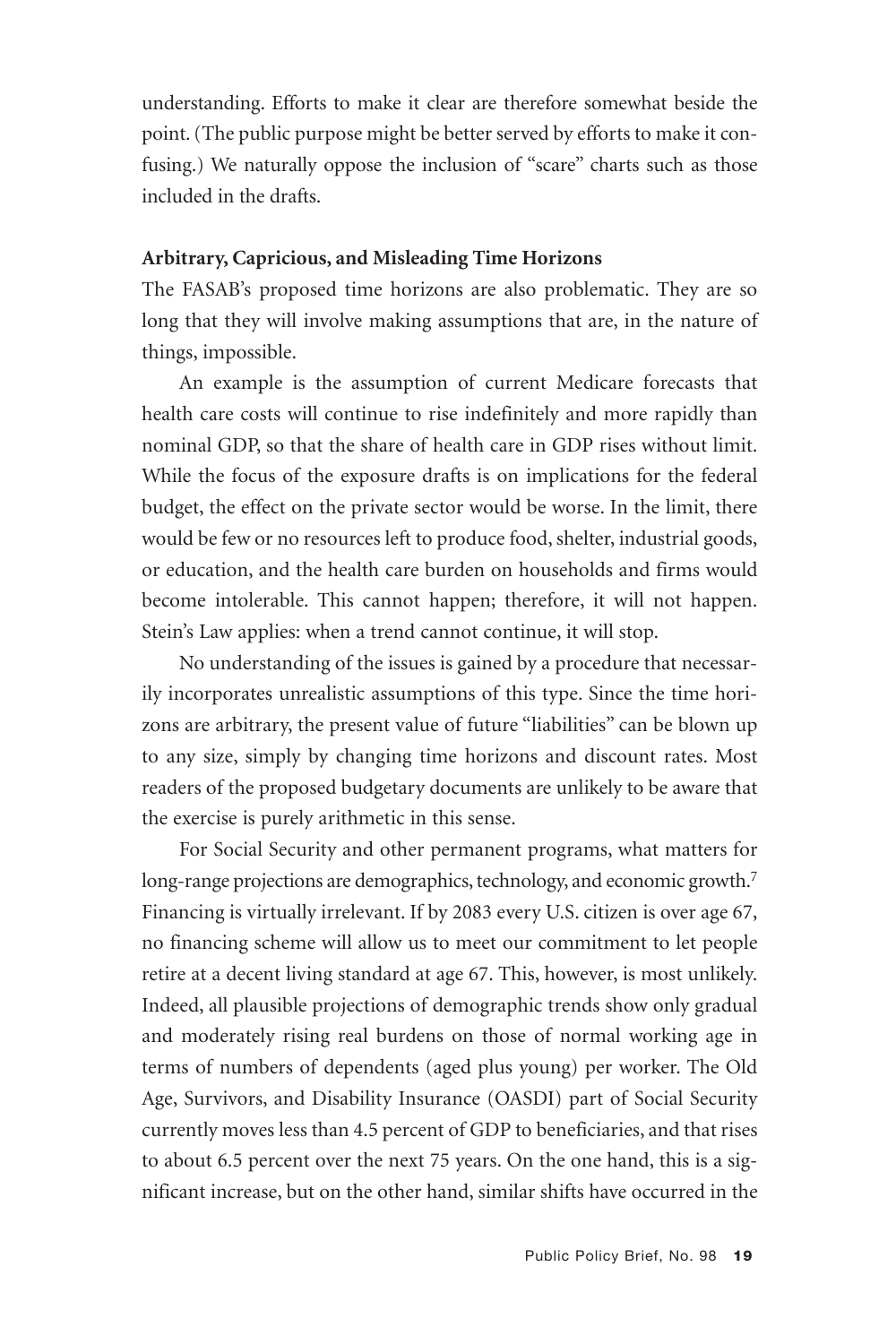past without generating economic crisis or intolerable burdens. And it still leaves over 93 percent of GDP outside OASDI.

Moreover, in economic terms a rise in this burden is substantially less worrisome when considered in the context of a falling stock market, which reduces dividend income and capital gains available to the wealthier elderly. The current crisis drives home the necessity of having the Social Security leg of the retirement stool—a leg that promises to deliver benefits no matter how poorly the economy performs. While the promise is in financial terms because of the manner in which benefits are calculated, benefits will tend to rise in real terms as the economy's productive capacity rises. As the population ages, there will necessarily be a rise in the real burden of supporting them.8 The other legs of the retirement stool (private pensions and individual savings) cannot guarantee that the real needs of elders will be met. First, this is because financial markets are subject to wild swings—so that many will retire at inopportune times (when assets are falling in value). Second, there is no mechanism operating in financial markets to ensure that asset values rise sufficiently faster than prices of consumer goods, shifting a larger share of the nation's output to the retired. Indeed, it is precisely the ability of Social Security to increase the share of output going to beneficiaries (that is, to raise the real burden) that will be required as the nation ages. Finally, if all of our projections turn out to be incorrect, Social Security benefits can be changed (increased or reduced as necessary) as a matter of public policy rather than as a result of the performance of financial markets.

The growing "real burden" of providing for an aging population is captured by the projection that, while we have three workers today "supporting" each beneficiary, the number will fall to only two workers sometime around midcentury. Two questions follow from this. First, can we expect productivity to rise enough over the next half century to ensure that two workers will, indeed, produce as much as three workers do today? All reasonable projections—including those of the SSA's Trustees—do assume this. Indeed, over the past half century, productivities of workers in manufacturing have doubled or tripled, depending on the industry—far more than what is necessary to guarantee that we will have enough output to raise the living standards of retirees, workers, and other dependents. Suppose (however unlikely the event) that productivity does not rise by the necessary amount. Is there any *purely*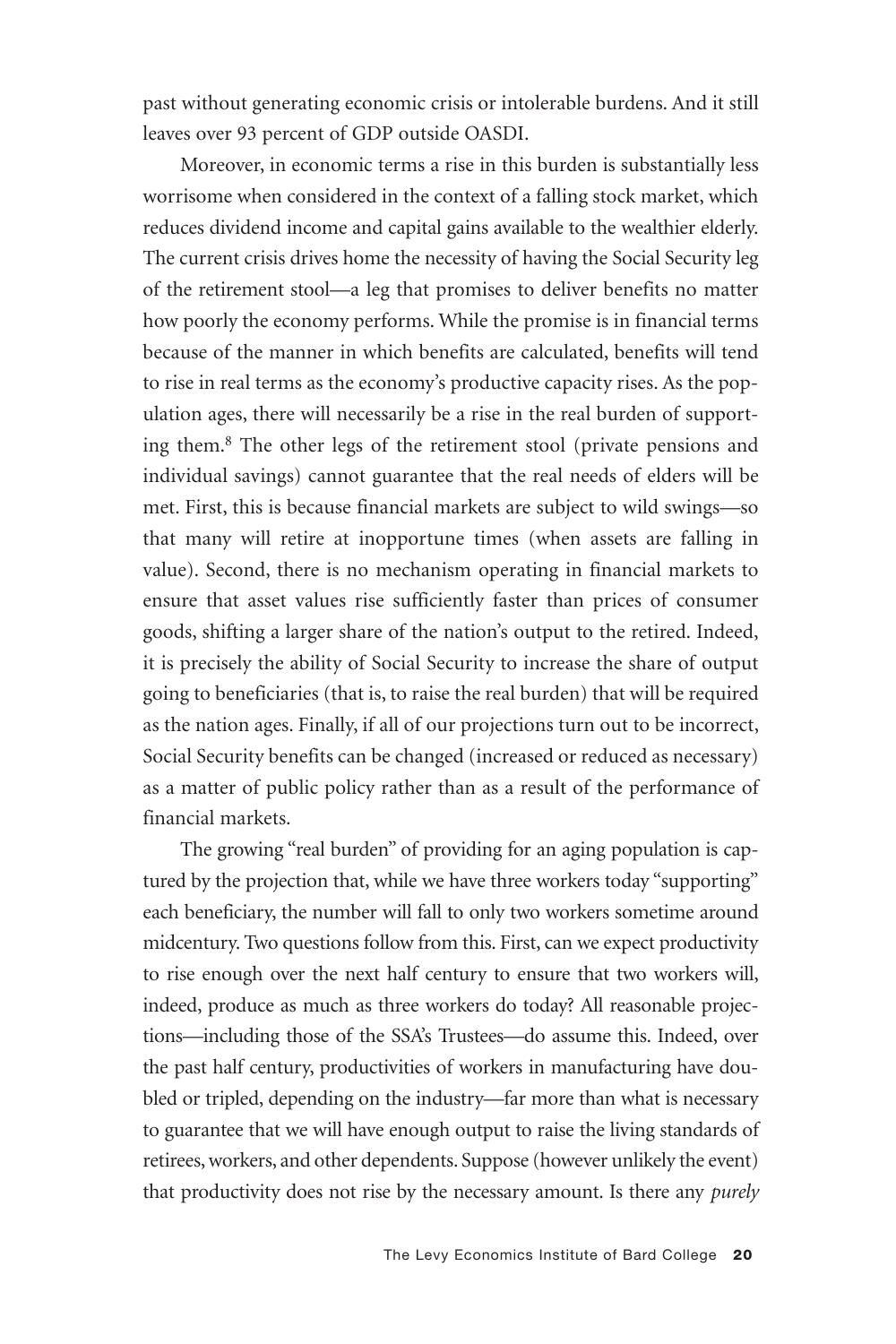financial change we can make to the program—including privatization—that will avoid a "crisis"? The answer is clearly no. Getting more money into the hands of future retirees would just mean that they would bid more of tomorrow's production away from workers and other dependents, leaving those groups worse off. To be sure, there would be policy actions that could attenuate the crisis by raising the ratio of workers to retirees (immigration of workers in 2050, for example), but financial expedients are not among them. If worse comes to the worst, so that we have fewer workers per beneficiary and no increase in productivity in 2050, then taxes will have to be raised or benefits cut—or some combination of the two—to apportion the pain of lower living standards. But it is best left to voters in 2050 to make such a decision.

In short, it serves no useful purpose to project financial shortfalls for Social Security and Medicare into a far distant future, and no purpose whatever to revise those programs today on the basis of such projections. We summarize the reasons:

First, Social Security spending need not be politically constrained by tax receipts from any particular source.

Second, so far as fiscal impacts on the economy go, what matters is the overall fiscal stance of the government, not the stance attributed to one part of the budget.

Third, the most important factors determining future real burdens are demographic and technological, not financial. Uncertainties about demographic and technological trends increase exponentially as the length of the projection period increases. Almost any projection of birth rates, family size, death rates, or labor productivity for 2085 would be equally plausible, and very slight changes to trend rates for any of these variables would make huge differences for projections of real burdens. For this reason, basing policy today on such projections is almost certainly swinging in the dark.

Fourth, if we do face problems in the distant future due to aging of the population, they are not financial problems. The federal government will always be able to make all benefit payments as they come due; the only question is whether the payments correspond to an appropriate share of total product at that time.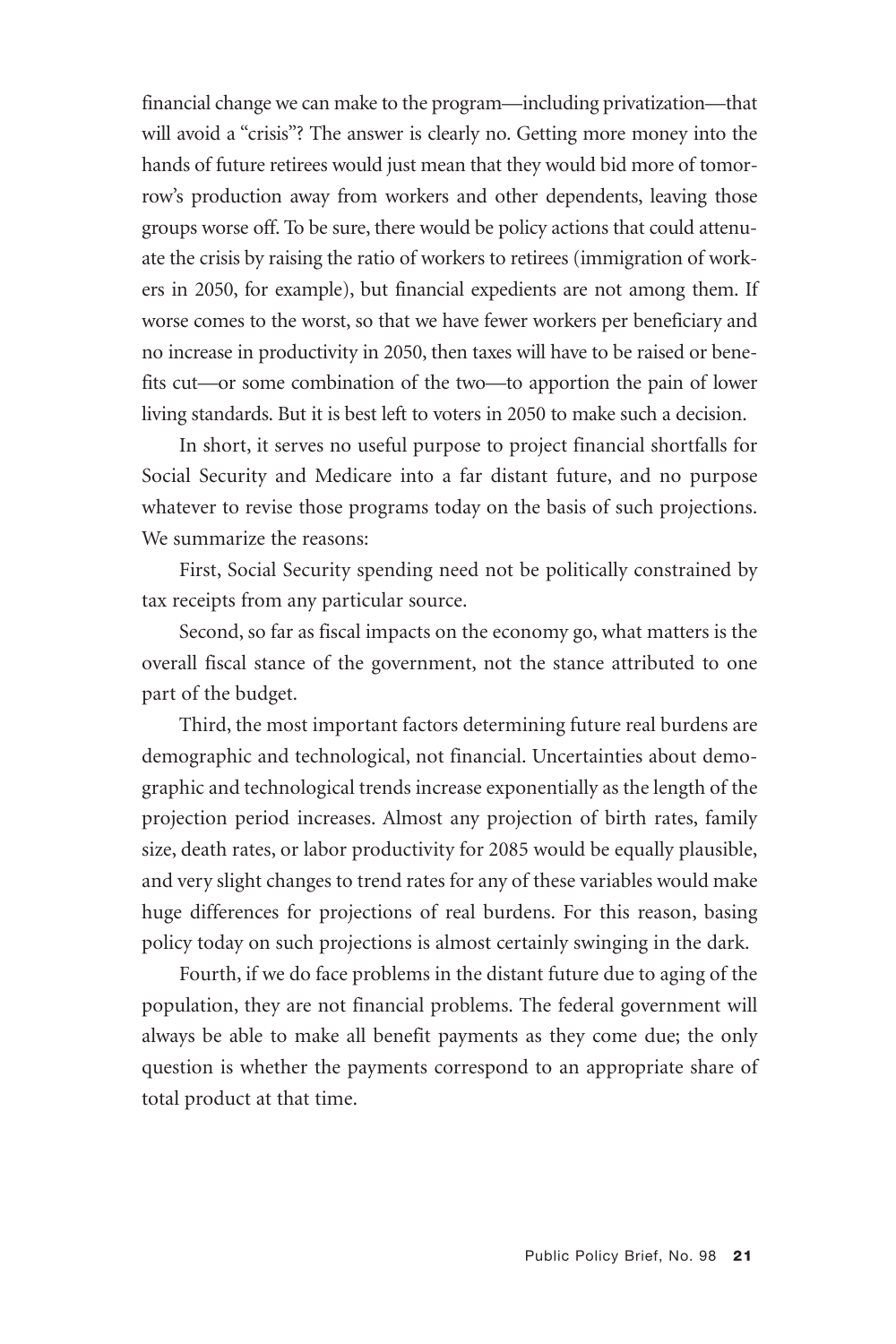#### **Conclusion: The Folly of Intergenerational Accounting**

Many of the FASAB's proposed procedures appear to rely on the notion of intergenerational accounting. This exercise attempts to assess financial burdens through time, especially with a view to claiming that financial decisions taken in one generation can impose burdens on another. But this argument is specious. It refuses to count as real assets the infrastructure and other national assets that the current generation will leave for future generations. And it does not understand that federal government debt never needs to be retired, any more than private sector net saving needs to be eliminated.

In real terms, there obviously are no intergenerational transfers, except for the knowledge, physical assets, and larger environment that the present leaves to the future. The real goods produced in 2050 will be distributed to those alive in 2050, regardless of the public debt in existence at that time. Then, just as now, the deficits of the state will fund the nominal savings of the nongovernment sectors. In short, intergenerational accounting is a deeply flawed, experimental, and unsound concept. It should not be included in any government accounting.

In general, and in conclusion, the FASAB's exposure drafts have not made a persuasive argument about basic matters of accounting. The Board should work on getting these matters straight and stay very far away from the additional challenges of determining public policy. We mean no disrespect to members of the Board, for many others have been seduced by equating household balance sheets with those of the federal government. No household can forever spend beyond its income plus its ability to borrow. But that fact is simply irrelevant to a discussion of federal government spending. Federal spending can, and almost always does, exceed tax receipts. And that is almost always a good thing because it provides the wherewithal to allow the nongovernment sector to save in the form of highly desired, safe, dollar-denominated financial assets. Further, there is an important counterbalancing asset to the government's liability: the accumulated financial, physical, and human capital of our nation that is available to be called upon should we ever need to mobilize capital to serve the public purpose.

The notion that there is some "unfunded liability" amounting to tens of trillions of dollars is hogwash. There cannot be any "underfunding." The U.S. government always has the operational ability to make all payments as they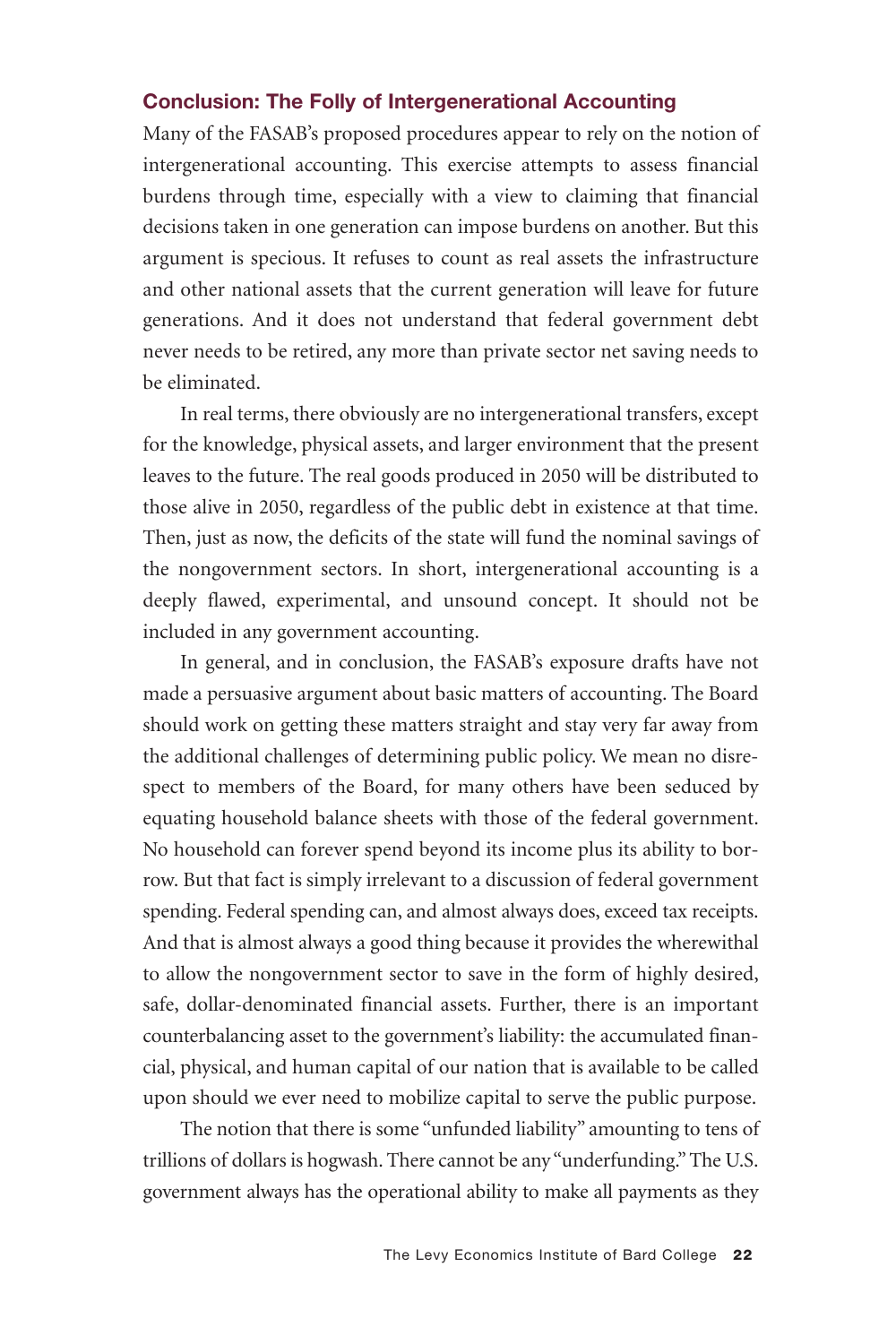come due, and could do so even if one concluded that government liabilities exceed private assets through some strange accounting mistake or trick.

We apologize for the blunt tone of these remarks, but these are important matters. We fear the FASAB has been led astray by intergenerational warriors, who must not be allowed to take control of our federal budgetary process. The danger is, of course, very real, for the application of "intergenerational accounting" to Social Security and Medicare can only mean the gutting of these vital programs, which are the mainstays of life security for America's elderly—and for the working population that hopes to be elderly some day.

#### **Notes**

- 1. According to its website, fasab.gov: "The mission of the FASAB is to promulgate federal accounting standards after considering the financial and budgetary information needs of citizens, congressional oversight groups, executive agencies, and the needs of other users of federal financial information. Accounting and financial reporting standards are essential for public accountability and for an efficient and effective functioning of our democratic system of government. Thus, federal accounting standards and financial reporting play a major role in fulfilling the government's duty to be publicly accountable and can be used to assess (1) the government's accountability and its efficiency and effectiveness, and (2) the economic, political, and social consequences of the allocation and various uses of federal resources."
- 2. Since the funds to pay taxes come only from public spending, this would also imply a refusal to pay taxes.
- 3. Looking overseas, it might be interesting, for example, to know whether there is a point at which, despite continuing surpluses in China's trade with the United States, the People's Bank of China might become unwilling to add to its stock of U.S. Treasury bonds (and whether, if that were to happen, it would matter). There is no mention, let alone analysis, of the policies of the People's Bank in these documents. Indeed, we note that all indications of the intention of the People's Bank are to the contrary: China continues to pursue policy that will allow it to accumulate dollar reserves and bonds.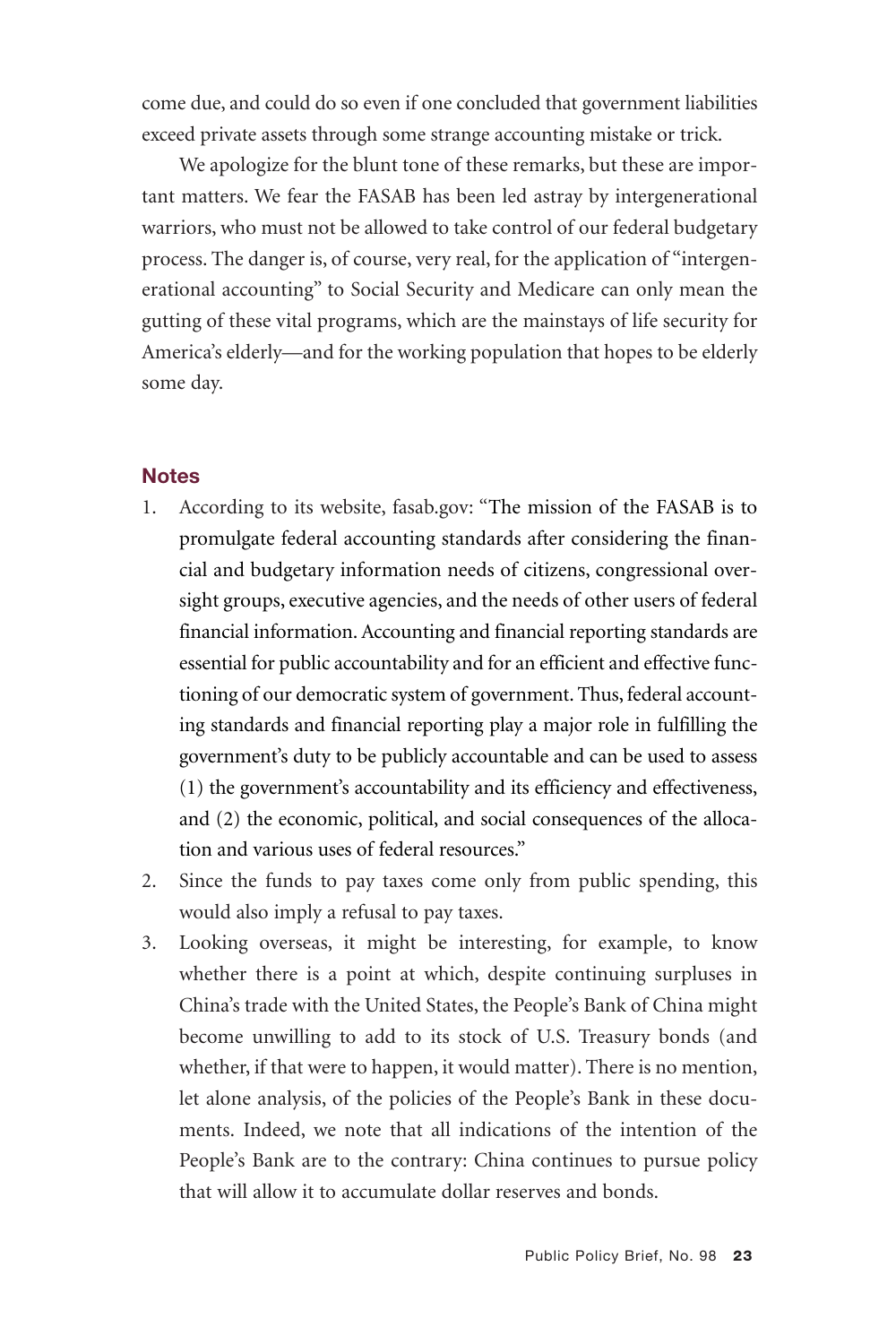- 4. Thus, if the public debt is 50 percent of a \$16 trillion GDP and the nominal growth rate is 5 percent, it would be normal under the proposed guideline for deficits to equal \$400 billion per year. Recognizing this would certainly represent progress compared to a desire to balance the budget. It is obvious, though, that this implicit recommendation conflicts with the main thrust of the exposure drafts.
- 5. In fact, it is the Federal Reserve's job to accommodate these decisions as part of interest rate targeting, through what it calls "offsetting operating factors."
- 6. In an open economy, foreigners can accumulate a portion of the government's debt. This opens the possibility that the U.S. current account deficit could reverse to a surplus, with foreigners using their dollar claims to increase consumption of U.S. output. That would stimulate U.S. production and growth. How it would affect projections of U.S. government tax receipts and spending (and whether that matters) is not considered by the drafts. It could affect terms of trade and real living standards again, matters that are not considered. It would not affect the government's ability to make all promised payments as they come due.
- 7. In an open economy, imports of goods and services are also relevant for the support of retirees. Even if the ratio of retirees to U.S. workers is rising, the real burden of providing for Social Security beneficiaries need not rise if foreigners want to sell their output to the United States in exchange for reserves.
- 8. The caveat discussed in the previous note again applies. We will not continue to mention this point in the discussion that follows.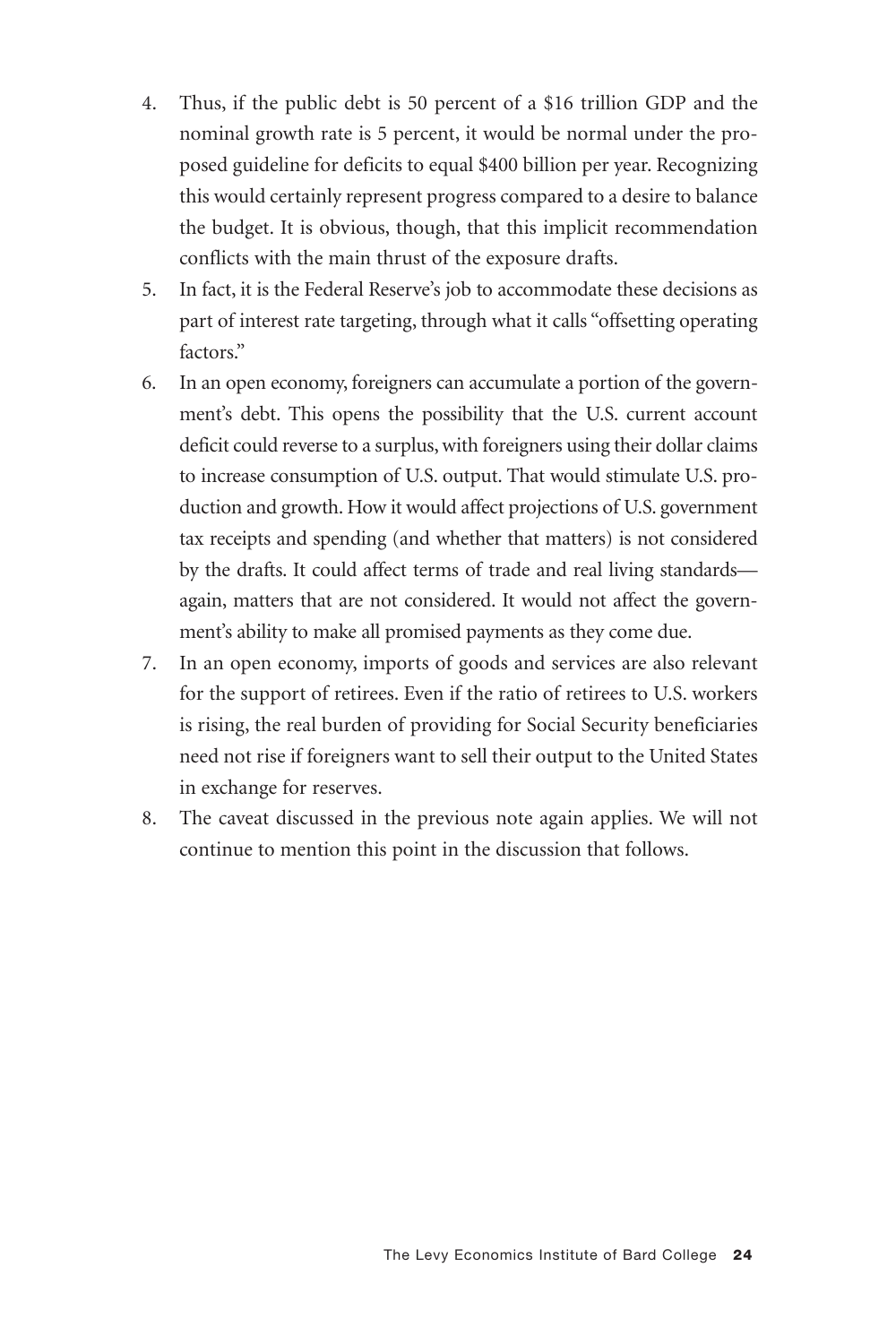# **About the Authors**

Senior Scholar JAMES K. GALBRAITH is Lloyd M. Bentsen Jr. Chair in Government/Business Relations at the Lyndon B. Johnson School of Public Affairs, University of Texas at Austin. He also chairs the board of Economists for Peace and Security and is director of the University of Texas Inequality Project. Galbraith is the author, most recently, of *Unbearable Cost: Bush, Greenspan, and the Economics of Empire (Palgrave Macmillan,* 2006) and *The Predator State: How Conservatives Abandoned the Free Market and Why Liberals Should Too* (Free Press, 2008). He is a former executive director of the Joint Economic Committee and was an architect of the modern procedures of congressional monetary policy oversight. From 1993 to 1997 he served as chief technical adviser to China's State Planning Commission as part of a UNDP project on macroeconomic reform. Galbraith studied economics as a Marshall Scholar at King's College, Cambridge, and holds economics degrees from Harvard University (B.A.) and Yale University (Ph.D.).

Senior Scholar L. RANDALL WRAY is a professor of economics at the University of Missouri–Kansas City and director of research at the Center for Full Employment and Price Stability. He is currently working in the areas of monetary policy, employment, and social security. Wray has published widely in academic journals and is the author of *Money and Credit in Capitalist Economies: The Endogenous Money Approach* (Edward Elgar, 1990) and *Understanding Modern Money: The Key to Full Employment and Price Stability* (Edward Elgar, 1998). He is also the editor of *Credit and State Theories of Money: The Contributions of A. Mitchell Innes* (Edward Elgar, 2004) and coeditor (with M. Forstater) of *Keynes for the 21st Century: The Continuing Relevance* of The General Theory (Palgrave Macmillan, 2008). Wray holds a B.A. from the University of the Pacific and an M.A. and a Ph.D. from Washington University in St. Louis.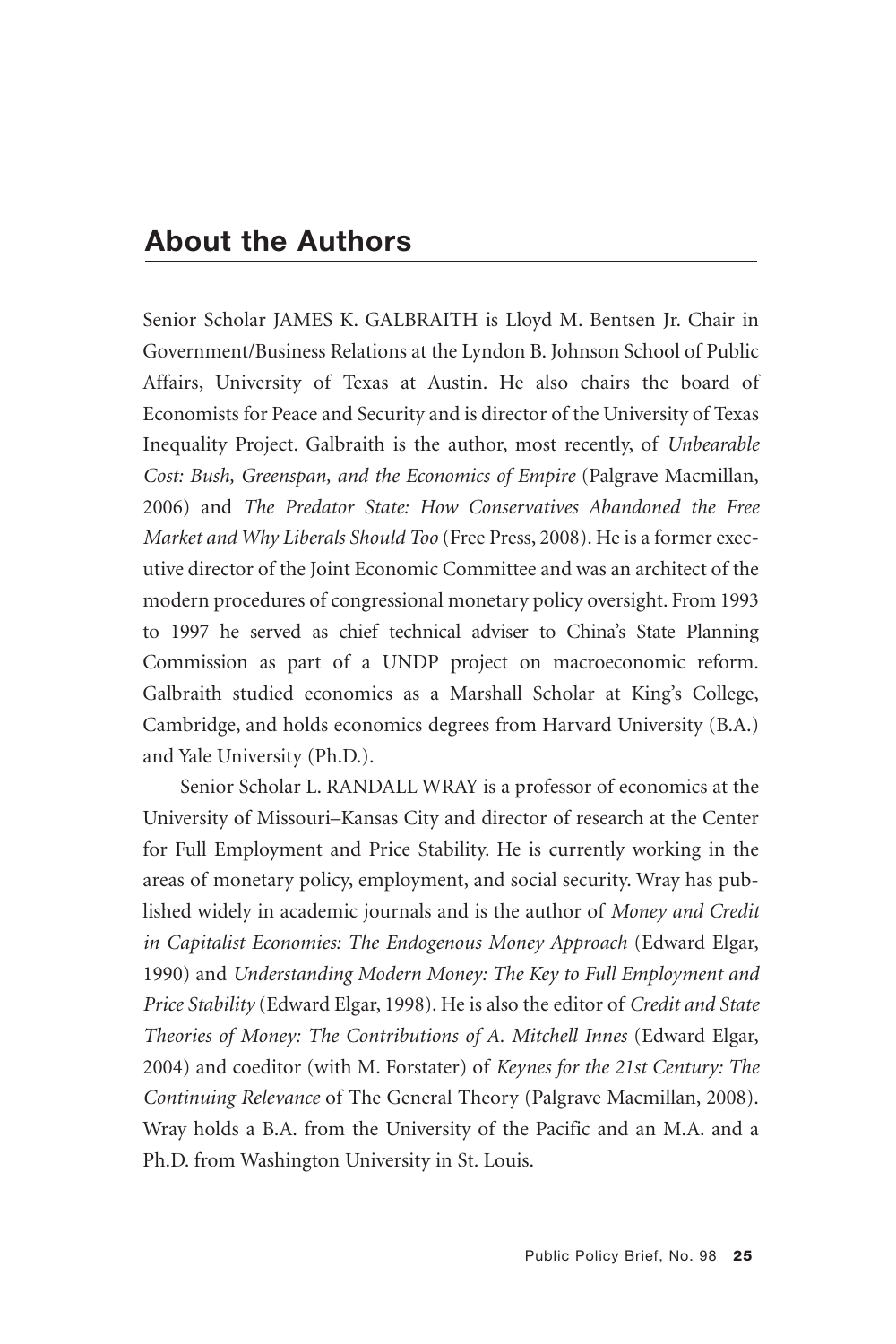WARREN MOSLER is president of the Valance Company, a financial research services firm providing analysis and assessment of major global economies to institutional clients worldwide. Throughout his career, he has developed numerous strategies utilizing U.S. government securities, mortgage-backed securities, and financial futures markets. Mosler is a senior associate fellow at the Cambridge Centre for Economic and Public Policy, University of Cambridge, and a distinguished research associate at the Center for Full Employment and Price Stability, University of Missouri–Kansas City. He is an active public speaker, and has published numerous articles on investment strategies. Mosler holds a B.A. in economics from the University of Connecticut.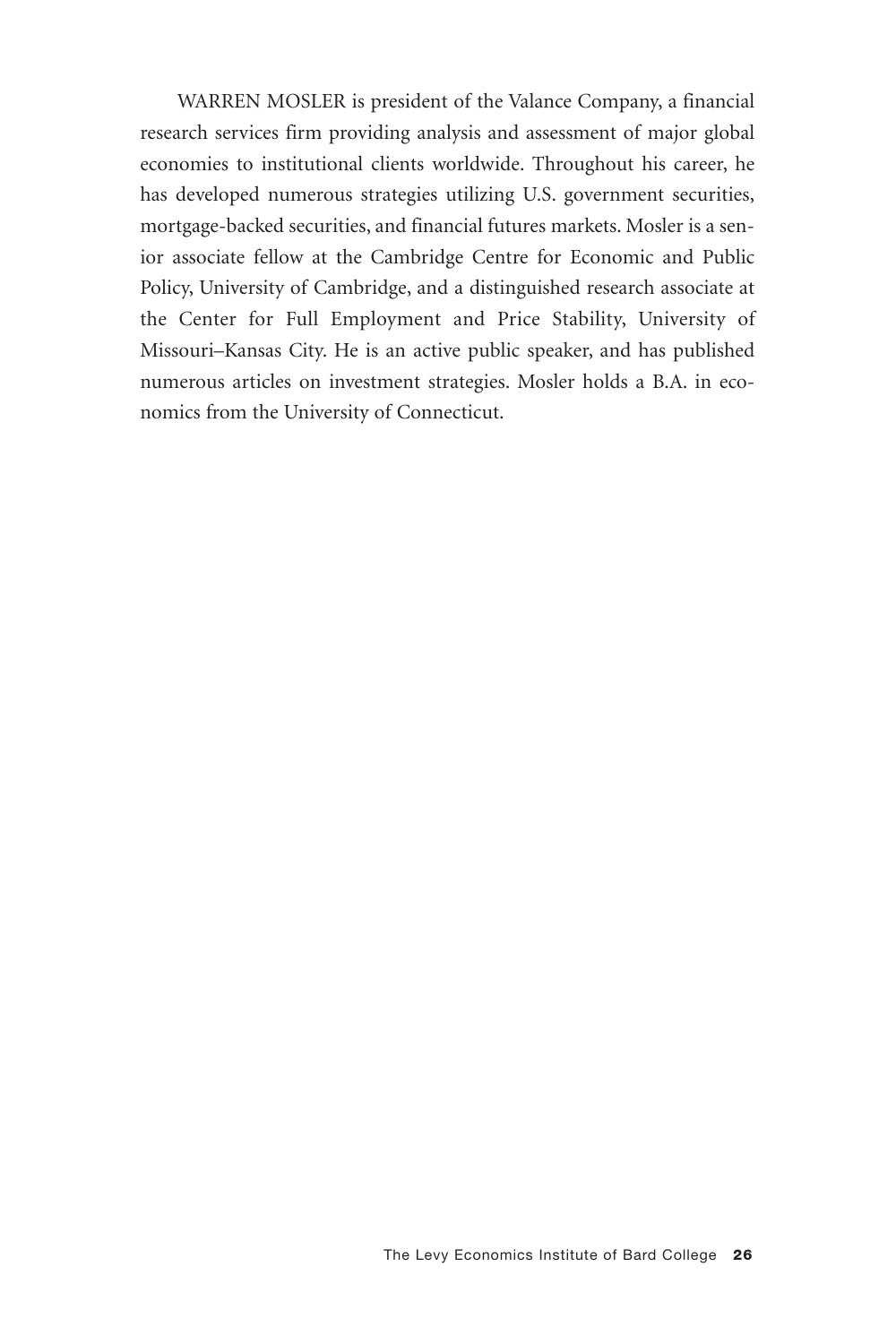# **Public Policy Brief Series**

The entire Public Policy Brief Series, along with Highlights of each title in the series, is available for download at www.levy.org.

#### *The Case Against Intergenerational Accounting*

*The Accounting Campaign Against Social Security and Medicare* JAMES K. GALBRAITH, L. RANDALL WRAY, and WARREN MOSLER No. 98, 2009 (Highlights, No. 98A)

#### *After the Bust*

*The Outlook for Macroeconomics and Macroeconomic Policy* THOMAS I. PALLEY No. 97, 2009 (Highlights, No. 97A)

#### *The Commodities Market Bubble*

*Money Manager Capitalism and the Financialization of Commodities* L. RANDALL WRAY No. 96, 2008 (Highlights, No. 96A)

#### *Shaky Foundations*

*Policy Lessons from America's Historic Housing Crash* PEDRO NICOLACI DA COSTA No. 95, 2008 (Highlights, No. 95A)

#### *Financial Markets Meltdown*

*What Can We Learn from Minsky?* L. RANDALL WRAY No. 94, 2008 (Highlights, No. 94A)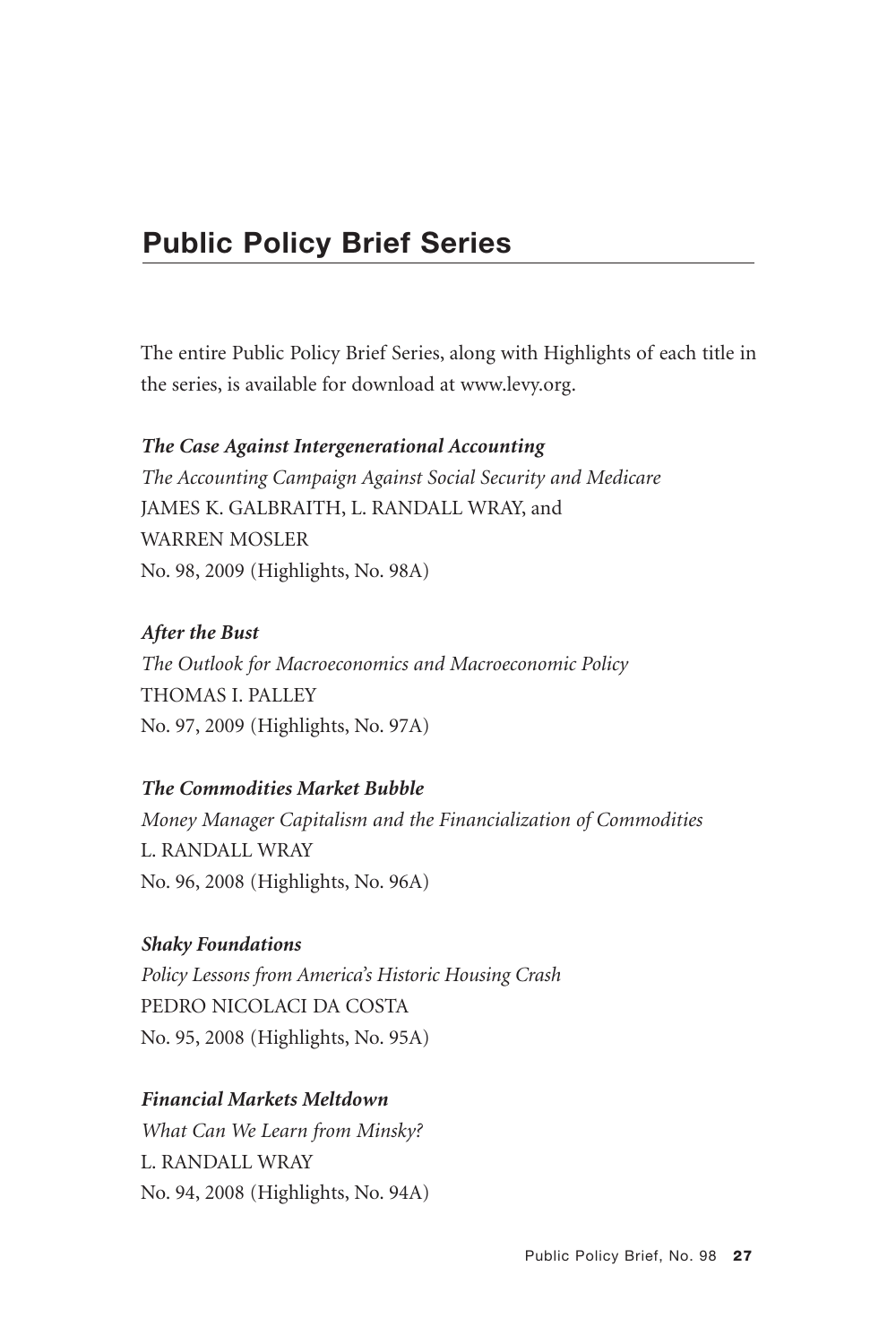#### *Minsky's Cushions of Safety*

*Systemic Risk and the Crisis in the U.S. Subprime Mortgage Market* JAN KREGEL No. 93, 2008 (Highlights, No. 93A)

#### *The U.S. Credit Crunch of 2007*

*A Minsky Moment* CHARLES J. WHALEN No. 92, 2007 (Highlights, No. 92A)

#### *Globalization and the Changing Trade Debate*

*Suggestions for a New Agenda* THOMAS I. PALLEY No. 91, 2007 (Highlights, No. 91A)

#### *Cracks in the Foundations of Growth*

*What Will the Housing Debacle Mean for the U.S. Economy?* DIMITRI B. PAPADIMITRIOU, GREG HANNSGEN, and GENNARO ZEZZA No. 90, 2007 (Highlights, No. 90A)

#### *The Economics of Outsourcing*

*How Should Policy Respond?* THOMAS I. PALLEY No. 89, 2007 (Highlights, No. 89A)

#### *U.S. Household Deficit Spending*

*A Rendezvous with Reality* ROBERT W. PARENTEAU No. 88, 2006 (Highlights, No. 88A)

#### *Maastricht 2042 and the Fate of Europe*

*Toward Convergence and Full Employment* JAMES K. GALBRAITH No. 87, 2006 (Highlights, No. 87A)